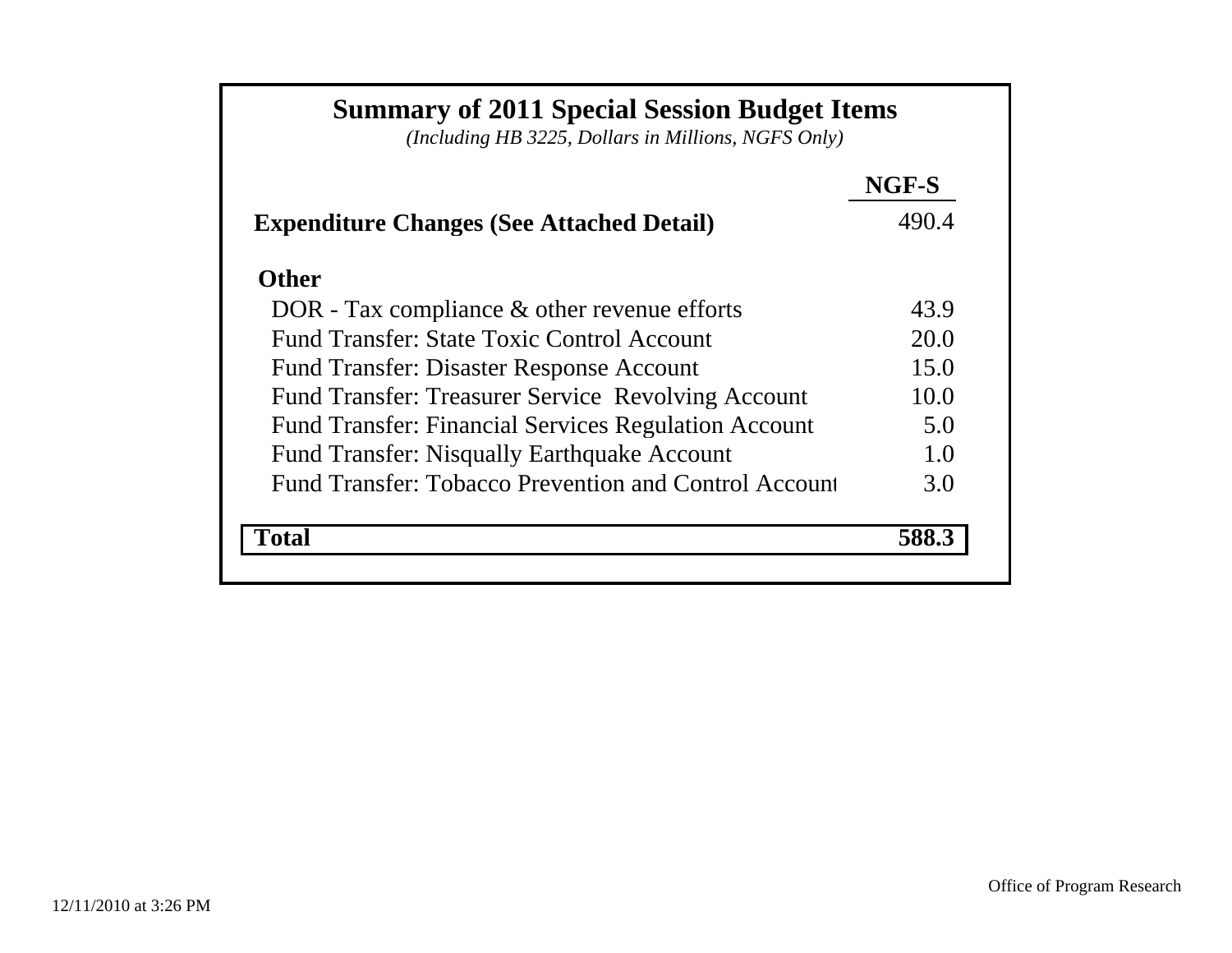**HB 3225 As Passed Legislature**

(Dollars in Thousands)

|                                            | 2009-11 Appropriations |              | 2011 Supplemental |            | <b>Revised 2009-11 Appropriations</b> |              |
|--------------------------------------------|------------------------|--------------|-------------------|------------|---------------------------------------|--------------|
|                                            | <b>Near GF-S</b>       | <b>Total</b> | <b>Near GF-S</b>  | Total      | <b>Near GF-S</b>                      | <b>Total</b> |
| Legislative                                | 153,900                | 158,277      | $-3,067$          | $-3,067$   | 150,833                               | 155,210      |
| Judicial                                   | 228,493                | 273,554      | $-4,266$          | $-4,266$   | 224,227                               | 269,288      |
| <b>Governmental Operations</b>             | 464,375                | 3,921,610    | $-3,742$          | $-3,742$   | 460,633                               | 3,917,868    |
| <b>Other Human Services</b>                | 2,214,952              | 5,187,799    | $-76,148$         | $-79,148$  | 2,138,804                             | 5,108,651    |
| <b>DSHS</b>                                | 8,761,093              | 21,262,641   | $-74,652$         | $-127,826$ | 8,686,441                             | 21,134,815   |
| <b>Natural Resources</b>                   | 372,107                | 1,494,562    | $-17,035$         | $-17,063$  | 355,072                               | 1,477,499    |
| Transportation                             | 77.996                 | 194,952      | 0                 | $\Omega$   | 77,996                                | 194,952      |
| Public Schools                             | 13,442,302             | 15,909,596   | $-260,356$        | $-50,257$  | 13,181,946                            | 15,859,339   |
| <b>Higher Education</b>                    | 3,094,912              | 9,453,410    | $-51,088$         | $-51,088$  | 3,043,824                             | 9,402,322    |
| Other Education                            | 125,446                | 496,323      |                   | 0          | 125,446                               | 496,323      |
| <b>Special Appropriations</b>              | 2,035,286              | 2,229,691    |                   | 0          | 2,035,286                             | 2,229,691    |
| <b>Total Budget Bill</b>                   | 30,970,862             | 60,582,415   | $-490,354$        | $-336,457$ | 30,480,508                            | 60,245,958   |
| <b>Appropriations in Other Legislation</b> | <b>160</b>             | 485          | 0                 | 0          | 160                                   | 485          |
| <b>Statewide Total</b>                     | 30,971,022             | 60,582,900   | -490,354          | $-336,457$ | 30,480,668                            | 60,246,443   |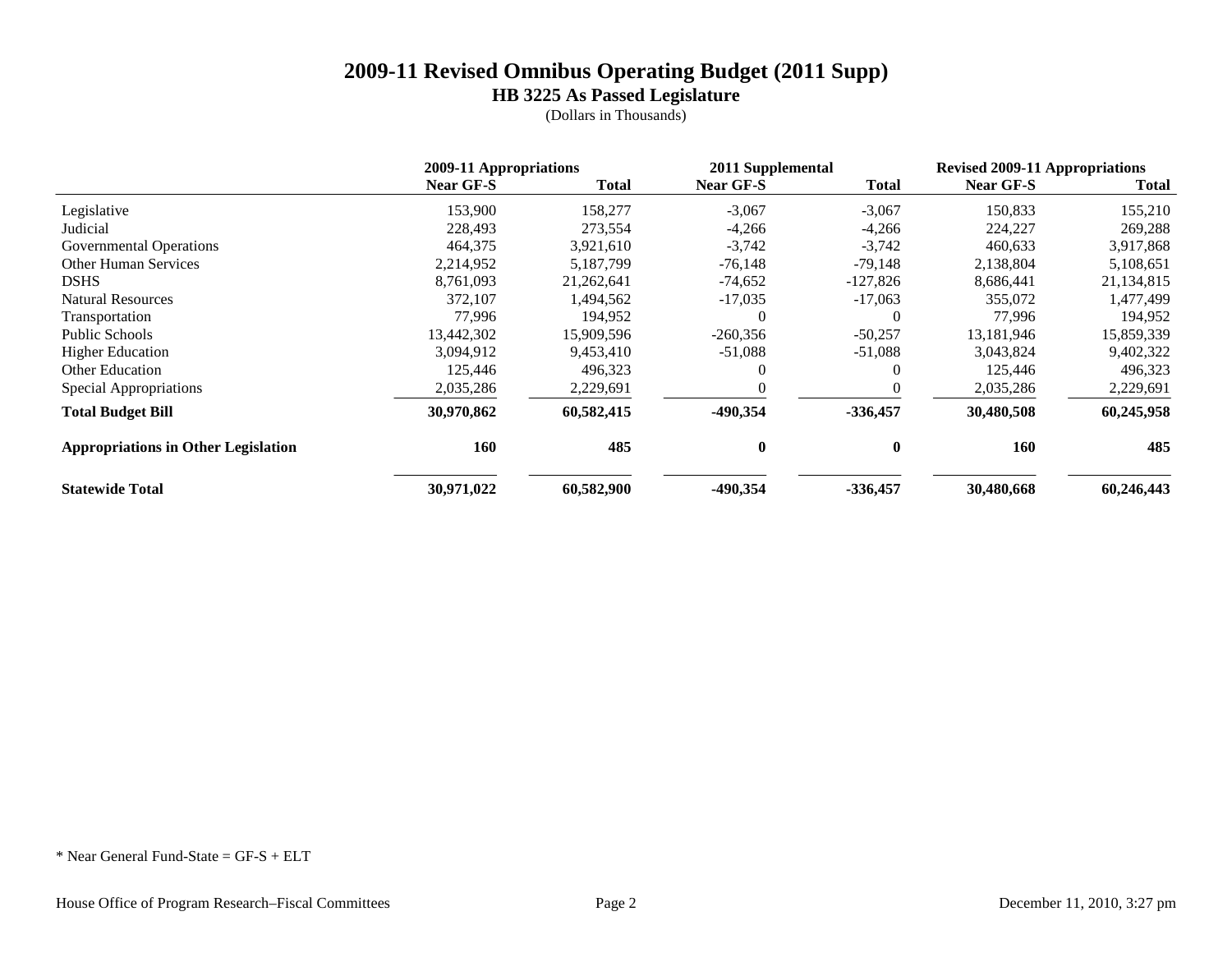**HB 3225 As Passed Legislature**

(Dollars in Thousands)

|                                       | 2009-11 Appropriations |              | 2011 Supplemental |              | <b>Revised 2009-11 Appropriations</b> |              |
|---------------------------------------|------------------------|--------------|-------------------|--------------|---------------------------------------|--------------|
|                                       | Near GF-S              | <b>Total</b> | Near GF-S         | <b>Total</b> | Near GF-S                             | <b>Total</b> |
| Legislative                           |                        |              |                   |              |                                       |              |
| House of Representatives              | 65,651                 | 65,651       | $-1,212$          | $-1,212$     | 64,439                                | 64,439       |
| Senate                                | 50,591                 | 50,591       | $-1,611$          | $-1,611$     | 48,980                                | 48,980       |
| Jt Leg Audit & Review Committee       | 6,026                  | 6,026        | $\overline{0}$    | $\Omega$     | 6,026                                 | 6,026        |
| <b>LEAP Committee</b>                 | 3,664                  | 3,664        | $-120$            | $-120$       | 3,544                                 | 3,544        |
| Office of the State Actuary           | 220                    | 3,525        | -1                | $-1$         | 219                                   | 3,524        |
| Joint Legislative Systems Comm        | 17,158                 | 17,158       | $\Omega$          | $\theta$     | 17,158                                | 17,158       |
| <b>Statute Law Committee</b>          | 9,475                  | 10,547       | $\theta$          | $\theta$     | 9,475                                 | 10,547       |
| <b>Redistricting Commission</b>       | 1,115                  | 1,115        | $-123$            | $-123$       | 992                                   | 992          |
| <b>Total Legislative</b>              | 153,900                | 158,277      | $-3,067$          | $-3,067$     | 150,833                               | 155,210      |
| <b>Judicial</b>                       |                        |              |                   |              |                                       |              |
| Supreme Court                         | 13,860                 | 13,860       | $-104$            | $-104$       | 13,756                                | 13,756       |
| State Law Library                     | 3,584                  | 3,584        | $-67$             | $-67$        | 3,517                                 | 3,517        |
| Court of Appeals                      | 31,601                 | 31,601       | $-452$            | $-452$       | 31,149                                | 31,149       |
| <b>Commission on Judicial Conduct</b> | 2,107                  | 2,107        | $\Omega$          | $\theta$     | 2,107                                 | 2,107        |
| Administrative Office of the Courts   | 105,206                | 146,189      | $-2,802$          | $-2,802$     | 102,404                               | 143,387      |
| Office of Public Defense              | 49,976                 | 52,899       | $-303$            | $-303$       | 49,673                                | 52,596       |
| Office of Civil Legal Aid             | 22,159                 | 23,314       | $-538$            | $-538$       | 21,621                                | 22,776       |
| <b>Total Judicial</b>                 | 228,493                | 273,554      | $-4,266$          | $-4,266$     | 224,227                               | 269,288      |
| <b>Total Legislative/Judicial</b>     | 382,393                | 431,831      | $-7,333$          | $-7,333$     | 375,060                               | 424,498      |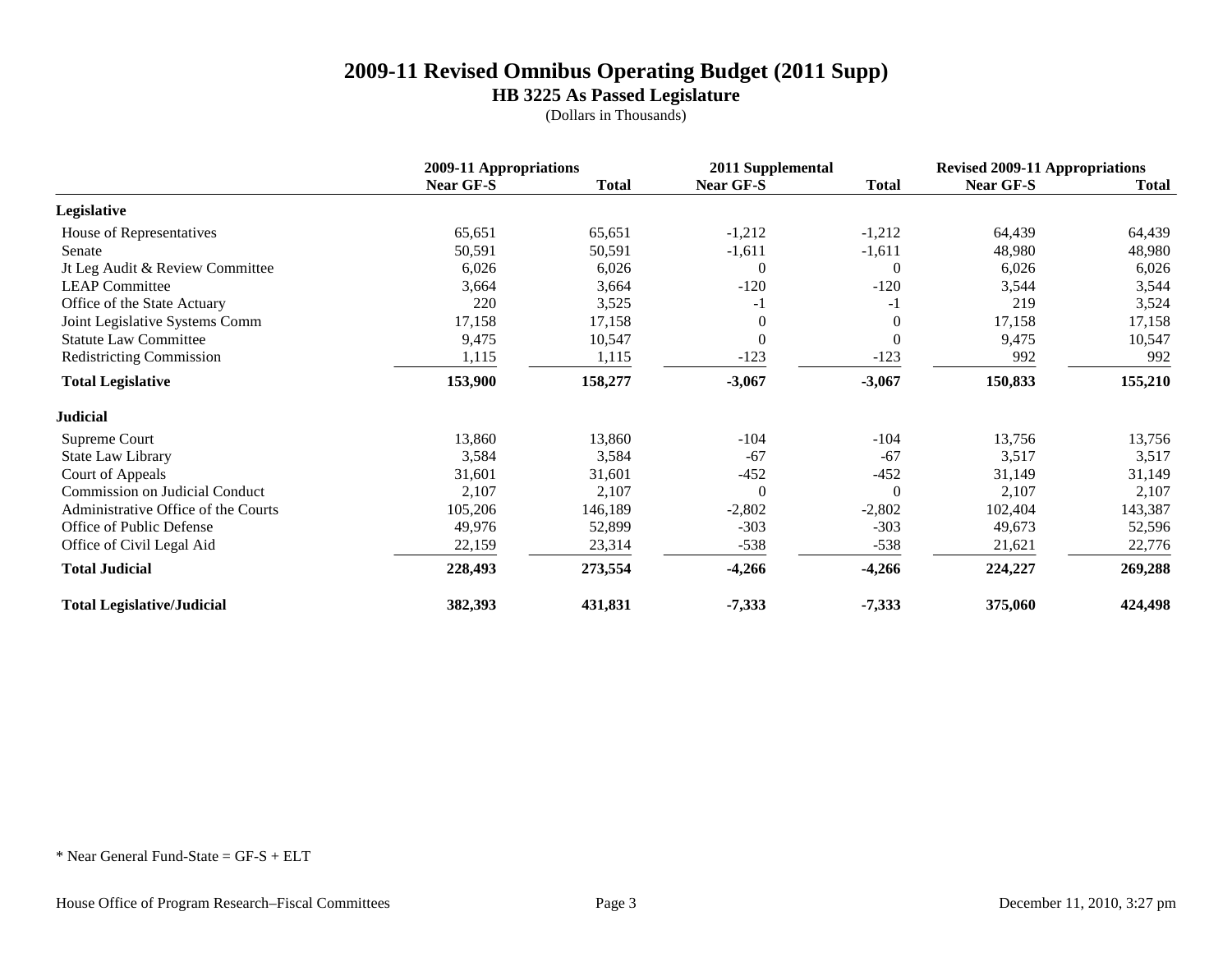**HB 3225 As Passed Legislature**

(Dollars in Thousands)

|                                     |                  | 2009-11 Appropriations |                  | 2011 Supplemental |                  | <b>Revised 2009-11 Appropriations</b> |  |
|-------------------------------------|------------------|------------------------|------------------|-------------------|------------------|---------------------------------------|--|
|                                     | <b>Near GF-S</b> | <b>Total</b>           | <b>Near GF-S</b> | <b>Total</b>      | <b>Near GF-S</b> | <b>Total</b>                          |  |
| <b>Governmental Operations</b>      |                  |                        |                  |                   |                  |                                       |  |
| Office of the Governor              | 11,541           | 13,041                 | $-359$           | $-359$            | 11,182           | 12,682                                |  |
| Office of the Lieutenant Governor   | 1,517            | 1,612                  | $-83$            | $-83$             | 1,434            | 1,529                                 |  |
| <b>Public Disclosure Commission</b> | 4,461            | 4,461                  | $\theta$         | $\theta$          | 4,461            | 4,461                                 |  |
| Office of the Secretary of State    | 35,974           | 107,534                | $-1,334$         | $-1,334$          | 34,640           | 106,200                               |  |
| Governor's Office of Indian Affairs | 537              | 537                    | 0                | 0                 | 537              | 537                                   |  |
| Asian-Pacific-American Affrs        | 452              | 452                    | 0                | 0                 | 452              | 452                                   |  |
| Office of the State Treasurer       | $\Omega$         | 14,686                 |                  | 0                 | $\overline{0}$   | 14,686                                |  |
| Office of the State Auditor         | 1,439            | 73,243                 | 0                | 0                 | 1,439            | 73,243                                |  |
| Comm Salaries for Elected Officials | 374              | 374                    | $\Omega$         | 0                 | 374              | 374                                   |  |
| Office of the Attorney General      | 11,580           | 241,946                | $-576$           | $-576$            | 11,004           | 241,370                               |  |
| <b>Caseload Forecast Council</b>    | 1,508            | 1,508                  | $\Omega$         | $\Omega$          | 1,508            | 1,508                                 |  |
| Dept of Financial Institutions      | $\theta$         | 44,476                 | 0                | 0                 | $\theta$         | 44,476                                |  |
| Department of Commerce              | 90,147           | 578,327                | 0                | $\Omega$          | 90,147           | 578,327                               |  |
| Economic & Revenue Forecast Council | 1,483            | 1,483                  | $\Omega$         | $\Omega$          | 1,483            | 1,483                                 |  |
| Office of Financial Management      | 41,634           | 138,540                | $-2,260$         | $-2,260$          | 39,374           | 136,280                               |  |
| Office of Administrative Hearings   | $\Omega$         | 34,028                 | $\Omega$         | $\Omega$          | 0                | 34,028                                |  |
| Department of Personnel             | 0                | 61,624                 | 0                | $\Omega$          | $\Omega$         | 61,624                                |  |
| <b>State Lottery Commission</b>     | $\Omega$         | 900,705                | 0                | $\Omega$          | 0                | 900,705                               |  |
| Washington State Gambling Comm      | $\Omega$         | 33,755                 | 0                | $\theta$          | $\Omega$         | 33,755                                |  |
| WA State Comm on Hispanic Affairs   | 505              | 505                    | 0                | $\theta$          | 505              | 505                                   |  |
| African-American Affairs Comm       | 479              | 479                    | 0                | 0                 | 479              | 479                                   |  |
| Department of Retirement Systems    | 0                | 52,916                 | 0                | $\Omega$          | 0                | 52,916                                |  |
| <b>State Investment Board</b>       | ∩                | 29,352                 | 0                | $\theta$          | 0                | 29,352                                |  |
| <b>Public Printer</b>               | $\Omega$         | 19,859                 | 0                | $\Omega$          | 0                | 19,859                                |  |
| Department of Revenue               | 221,791          | 240,802                | 960              | 960               | 222,751          | 241,762                               |  |
| Board of Tax Appeals                | 2,664            | 2,664                  | $\Omega$         | $\Omega$          | 2,664            | 2,664                                 |  |
| Municipal Research Council          | $\theta$         | 2,729                  | 0                | $\Omega$          | $\Omega$         | 2,729                                 |  |
| Minority & Women's Business Enterp  | $\Omega$         | 3,674                  | 0                | $\overline{0}$    | $\Omega$         | 3,674                                 |  |
| Dept of General Administration      | 4,778            | 190,642                | 0                | $\overline{0}$    | 4,778            | 190,642                               |  |
| Department of Information Services  | 2,166            | 260,358                | 0                | $\overline{0}$    | 2,166            | 260,358                               |  |
| Office of Insurance Commissioner    | 0                | 50,391                 | 0                | $\Omega$          | $\Omega$         | 50,391                                |  |
| <b>State Board of Accountancy</b>   |                  | 3,649                  | 0                | $\overline{0}$    | 0                | 3,649                                 |  |
| Forensic Investigations Council     | $\Omega$         | 280                    | 0                | $\theta$          | 0                | 280                                   |  |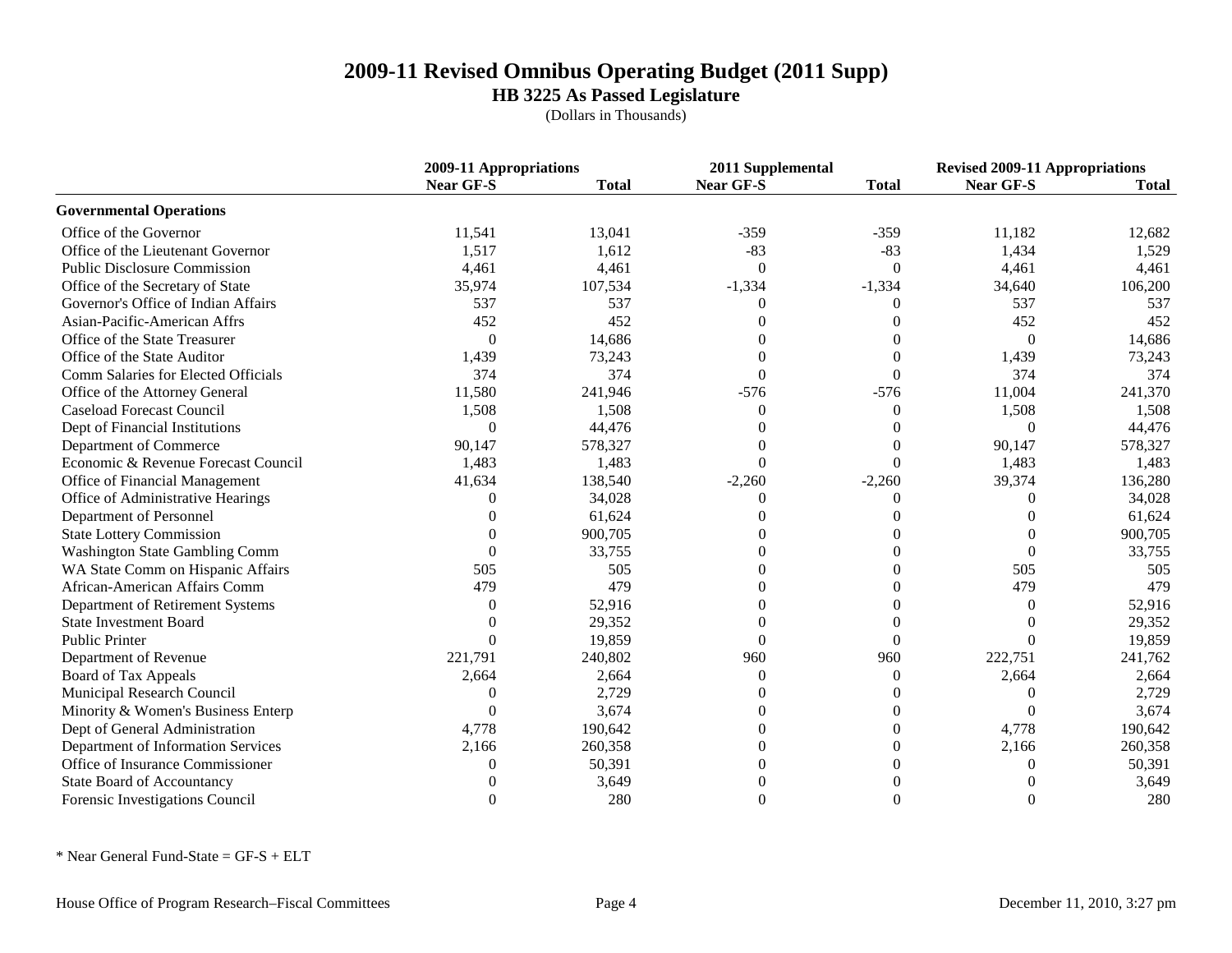**HB 3225 As Passed Legislature**

(Dollars in Thousands)

|                                           | 2009-11 Appropriations |              | 2011 Supplemental |              | <b>Revised 2009-11 Appropriations</b> |              |
|-------------------------------------------|------------------------|--------------|-------------------|--------------|---------------------------------------|--------------|
|                                           | <b>Near GF-S</b>       | <b>Total</b> | <b>Near GF-S</b>  | <b>Total</b> | <b>Near GF-S</b>                      | <b>Total</b> |
| <b>Washington Horse Racing Commission</b> |                        | 10,321       |                   |              |                                       | 10.321       |
| WA State Liquor Control Board             |                        | 244.701      |                   |              |                                       | 244,701      |
| Utilities and Transportation Comm         |                        | 41.719       |                   |              |                                       | 41.719       |
| Board for Volunteer Firefighters          |                        | 1,052        |                   |              |                                       | 1.052        |
| <b>Military Department</b>                | 18.224                 | 377,096      |                   |              | 18.224                                | 377,096      |
| <b>Public Employment Relations Comm</b>   | 5,302                  | 8,815        |                   |              | 5,302                                 | 8,815        |
| <b>LEOFF 2 Retirement Board</b>           |                        | 2.027        |                   |              |                                       | 2.027        |
| Archaeology & Historic Preservation       | 2,753                  | 5,360        |                   |              | 2,753                                 | 5,360        |
| Growth Management Hearings Board          | 3.066                  | 3,066        | $-90$             | $-90$        | 2.976                                 | 2,976        |
| <b>State Convention and Trade Center</b>  |                        | 116,821      |                   |              |                                       | 116,821      |
| <b>Total Governmental Operations</b>      | 464,375                | 3.921.610    | $-3,742$          | $-3,742$     | 460.633                               | 3,917,868    |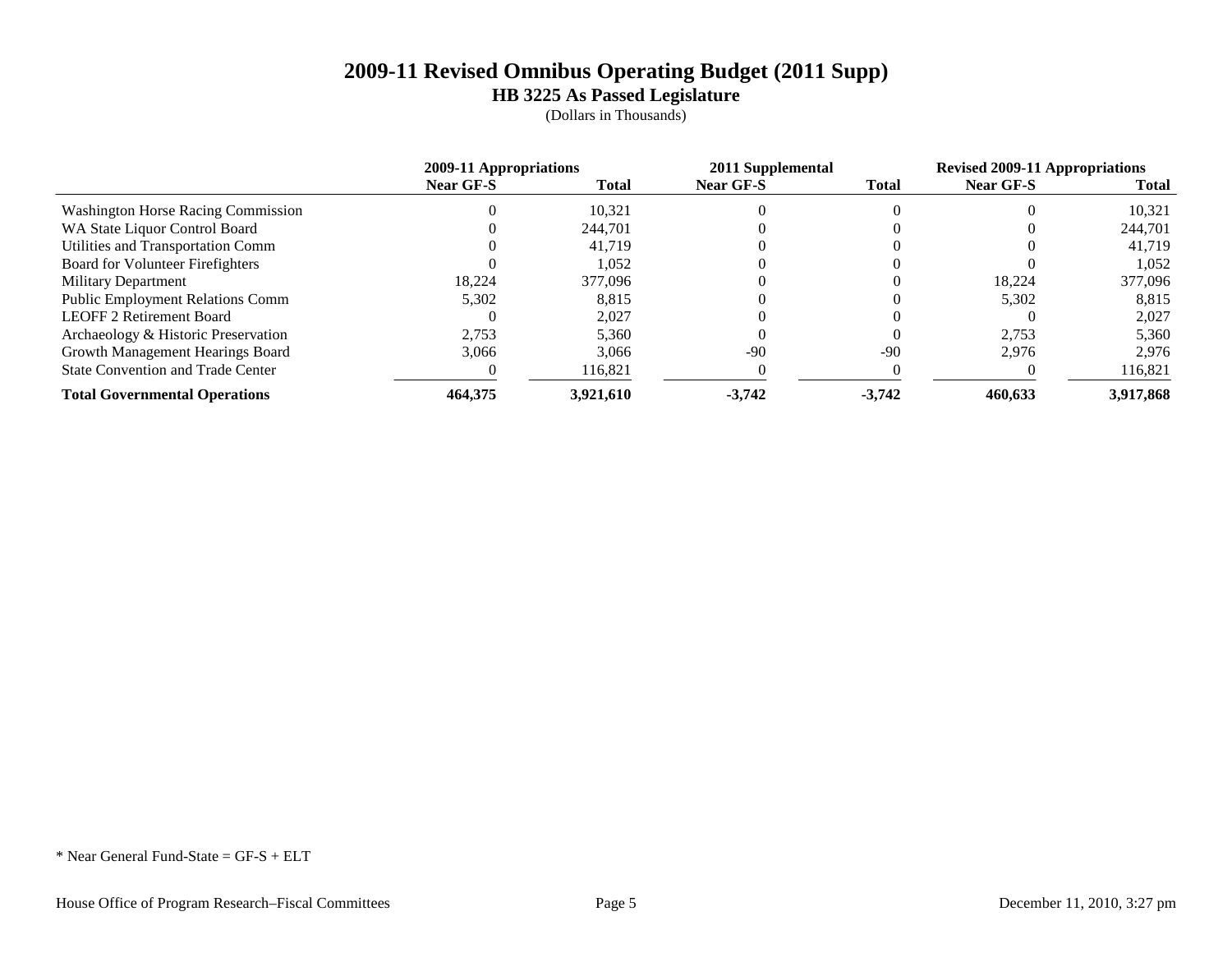**HB 3225 As Passed Legislature**

(Dollars in Thousands)

|                                           | 2009-11 Appropriations |              | 2011 Supplemental |              | <b>Revised 2009-11 Appropriations</b> |           |
|-------------------------------------------|------------------------|--------------|-------------------|--------------|---------------------------------------|-----------|
|                                           | <b>Near GF-S</b>       | <b>Total</b> | <b>Near GF-S</b>  | <b>Total</b> | <b>Near GF-S</b>                      | Total     |
| <b>Other Human Services</b>               |                        |              |                   |              |                                       |           |
| WA State Health Care Authority            | 365,069                | 642,472      | $-27,724$         | $-27,724$    | 337,345                               | 614,748   |
| Human Rights Commission                   | 5,149                  | 6,733        |                   |              | 5,149                                 | 6,733     |
| <b>Bd of Industrial Insurance Appeals</b> |                        | 36,298       |                   |              |                                       | 36,298    |
| Criminal Justice Training Comm            | 35,116                 | 43,014       |                   |              | 35,116                                | 43,014    |
| Department of Labor and Industries        | 44,311                 | 626,212      |                   |              | 44,311                                | 626,212   |
| Indeterminate Sentence Review Board       | 3,746                  | 3,746        |                   |              | 3,746                                 | 3,746     |
| Home Care Quality Authority               | 1,229                  | 1,229        |                   |              | 1.229                                 | 1,229     |
| Department of Health                      | 180,149                | ,142,820     |                   | $-3,000$     | 180,149                               | 1,139,820 |
| Department of Veterans' Affairs           | 19.316                 | 113.266      |                   |              | 19.316                                | 113,266   |
| Department of Corrections                 | 546,956                | .779,452     | $-48,424$         | $-48,424$    | 1,498,532                             | 1,731,028 |
| Dept of Services for the Blind            | 4,894                  | 24,905       |                   |              | 4,894                                 | 24,905    |
| Sentencing Guidelines Commission          | 1.910                  | 1.910        |                   |              | 1.910                                 | 1,910     |
| <b>Employment Security Department</b>     | 7,107                  | 765,742      |                   |              | 7,107                                 | 765,742   |
| <b>Total Other Human Services</b>         | 2,214,952              | 5,187,799    | $-76.148$         | $-79,148$    | 2,138,804                             | 5,108,651 |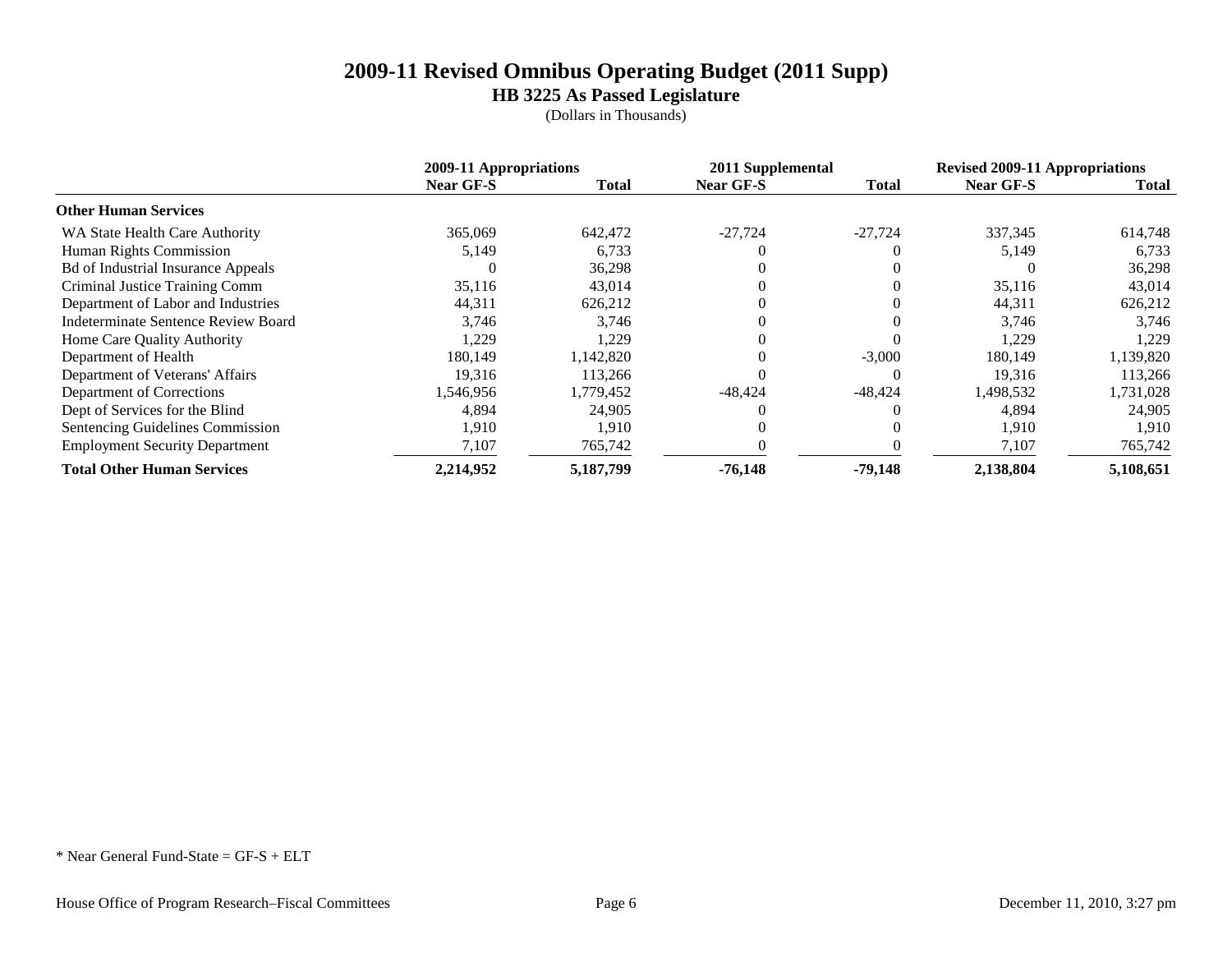**HB 3225 As Passed Legislature**

(Dollars in Thousands)

|                                         | 2009-11 Appropriations |              |                  | 2011 Supplemental |                  | <b>Revised 2009-11 Appropriations</b> |  |
|-----------------------------------------|------------------------|--------------|------------------|-------------------|------------------|---------------------------------------|--|
|                                         | <b>Near GF-S</b>       | <b>Total</b> | <b>Near GF-S</b> | <b>Total</b>      | <b>Near GF-S</b> | Total                                 |  |
| <b>DSHS</b>                             |                        |              |                  |                   |                  |                                       |  |
| Children and Family Services            | 622,674                | 1,143,579    | $-13,240$        | $-21,724$         | 609,434          | 1,121,855                             |  |
| Juvenile Rehabilitation                 | 201,198                | 216,471      | $-1,594$         | $-1,594$          | 199,604          | 214,877                               |  |
| Mental Health                           | 806,672                | .573,678     | $-5,114$         | $-5,126$          | 801,558          | 1,568,552                             |  |
| <b>Developmental Disabilities</b>       | 775,340                | 1,922,104    | $-1,732$         | $-5,094$          | 773,608          | 1,917,010                             |  |
| Long-Term Care                          | 1,255,372              | 3,230,810    | 628              | 1,639             | 1,256,000        | 3,232,449                             |  |
| <b>Economic Services Administration</b> | 1,145,701              | 2,425,685    | $-15,842$        | $-18,922$         | 1,129,859        | 2,406,763                             |  |
| Alcohol & Substance Abuse               | 164,375                | 334,326      | $-14$            | $-30$             | 164,361          | 334,296                               |  |
| <b>Medical Assistance Payments</b>      | 3,487,176              | 9,890,632    | $-37,600$        | $-76,580$         | 3,449,576        | 9,814,052                             |  |
| <b>Vocational Rehabilitation</b>        | 20,404                 | 134,341      | $-32$            | $-145$            | 20,372           | 134,196                               |  |
| <b>Administration/Support Svcs</b>      | 62,986                 | 115,248      | $-241$           | $-379$            | 62,745           | 114,869                               |  |
| <b>Special Commitment Center</b>        | 95,749                 | 95,749       | 129              | 129               | 95,878           | 95,878                                |  |
| Payments to Other Agencies              | 123,446                | 180,018      | $\overline{0}$   | 0                 | 123,446          | 180,018                               |  |
| <b>Total DSHS</b>                       | 8,761,093              | 21,262,641   | $-74,652$        | $-127,826$        | 8,686,441        | 21,134,815                            |  |
| <b>Total Human Services</b>             | 10,976,045             | 26,450,440   | $-150,800$       | $-206,974$        | 10,825,245       | 26,243,466                            |  |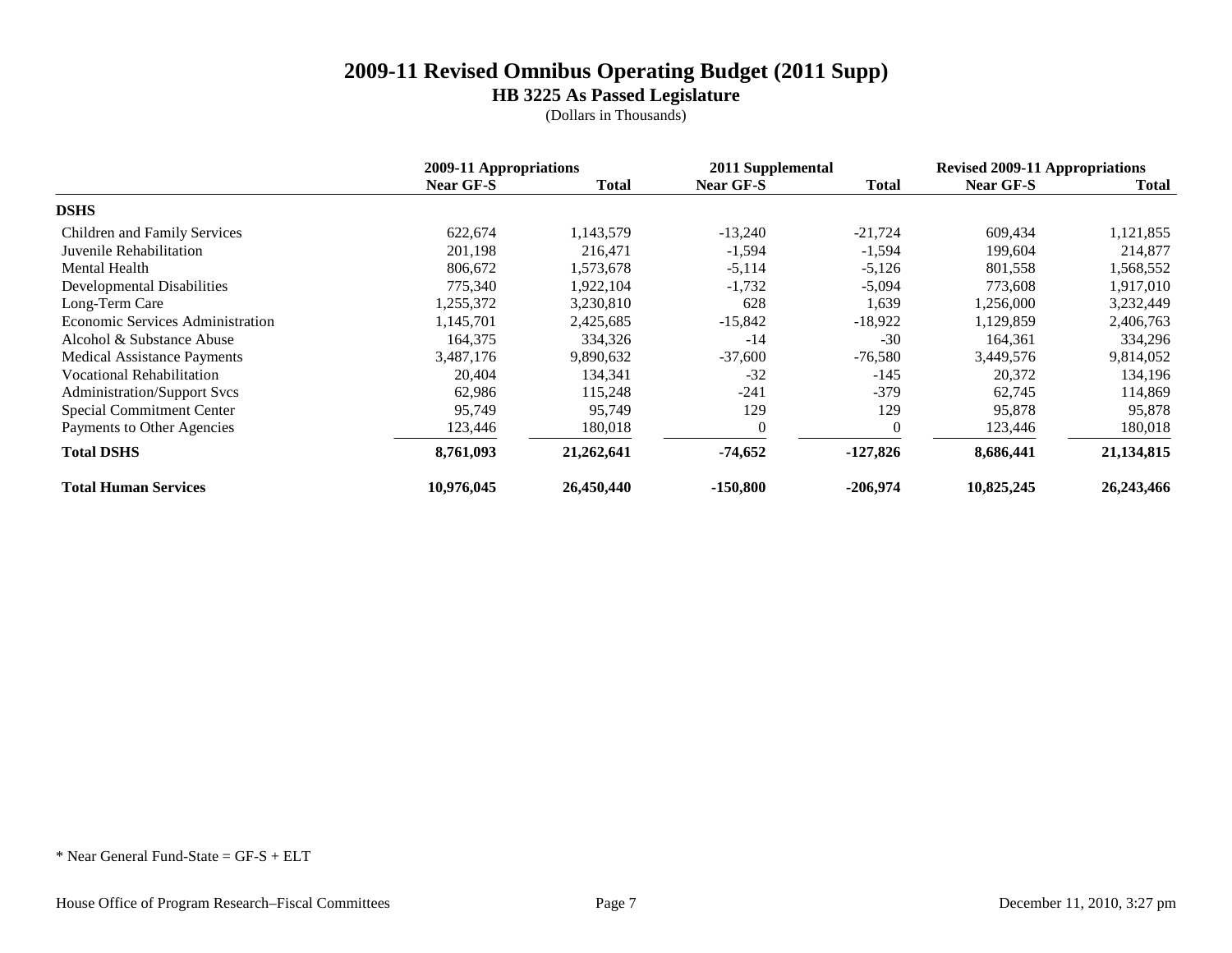**HB 3225 As Passed Legislature**

(Dollars in Thousands)

|                                        | 2009-11 Appropriations |              | 2011 Supplemental |              | <b>Revised 2009-11 Appropriations</b> |              |
|----------------------------------------|------------------------|--------------|-------------------|--------------|---------------------------------------|--------------|
|                                        | <b>Near GF-S</b>       | <b>Total</b> | <b>Near GF-S</b>  | <b>Total</b> | <b>Near GF-S</b>                      | <b>Total</b> |
| <b>Natural Resources</b>               |                        |              |                   |              |                                       |              |
| Columbia River Gorge Commission        | 881                    | 1.756        | $-28$             | $-56$        | 853                                   | 1,700        |
| Department of Ecology                  | 111,277                | 446.022      | $-5,800$          | $-5,800$     | 105,477                               | 440,222      |
| WA Pollution Liab Insurance Program    |                        | 1,639        | $\theta$          | 0            |                                       | 1,639        |
| <b>State Parks and Recreation Comm</b> | 43.487                 | 151,172      | $-2.002$          | $-2,002$     | 41,485                                | 149,170      |
| Rec and Conservation Funding Board     | 2.966                  | 17,887       | $-168$            | $-168$       | 2,798                                 | 17.719       |
| <b>Environmental Hearings Office</b>   | 2,212                  | 2,212        | -69               | $-69$        | 2,143                                 | 2,143        |
| <b>State Conservation Commission</b>   | 14,803                 | 15,981       | -496              | $-496$       | 14,307                                | 15,485       |
| Dept of Fish and Wildlife              | 75,600                 | 326,828      | $-3.777$          | $-3,777$     | 71.823                                | 323,051      |
| <b>Puget Sound Partnership</b>         | 6,007                  | 14,508       | $-180$            | $-180$       | 5,827                                 | 14,328       |
| Department of Natural Resources        | 86,335                 | 375,203      | $-4,126$          | $-4,126$     | 82,209                                | 371,077      |
| Department of Agriculture              | 28,539                 | 141,354      | $-389$            | $-389$       | 28,150                                | 140,965      |
| <b>Total Natural Resources</b>         | 372,107                | 1,494,562    | $-17.035$         | $-17.063$    | 355,072                               | 1,477,499    |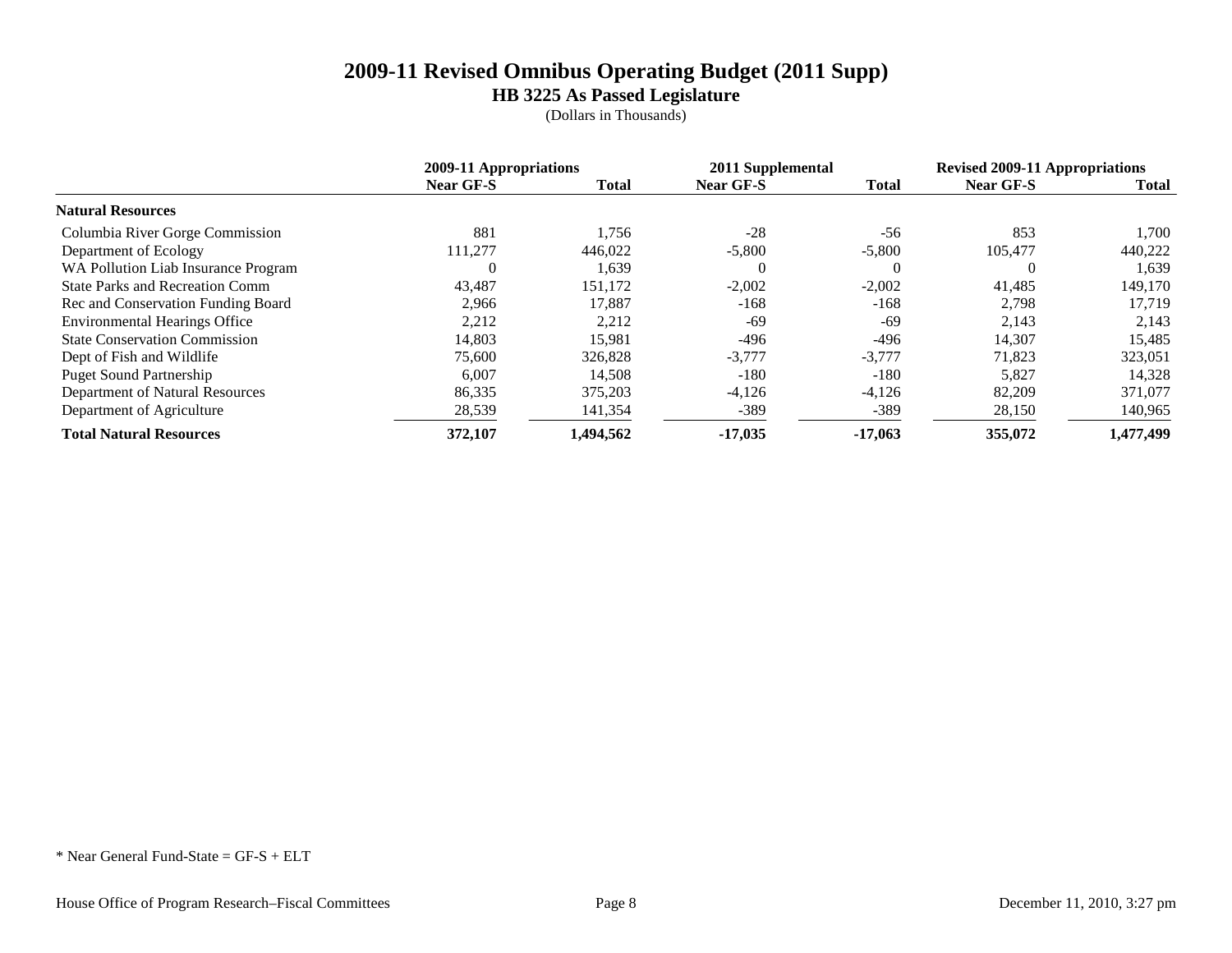**HB 3225 As Passed Legislature**

(Dollars in Thousands)

|                                | 2009-11 Appropriations |              | 2011 Supplemental |              | <b>Revised 2009-11 Appropriations</b> |              |
|--------------------------------|------------------------|--------------|-------------------|--------------|---------------------------------------|--------------|
|                                | Near GF-S              | <b>Total</b> | <b>Near GF-S</b>  | <b>Total</b> | <b>Near GF-S</b>                      | <b>Total</b> |
| <b>Transportation</b>          |                        |              |                   |              |                                       |              |
| <b>Washington State Patrol</b> | 75.036                 | 138,713      |                   |              | 75.036                                | 138,713      |
| Department of Licensing        | 2.960                  | 56.239       |                   |              | 2,960                                 | 56,239       |
| <b>Total Transportation</b>    | 77.996                 | 194,952      |                   |              | 77,996                                | 194,952      |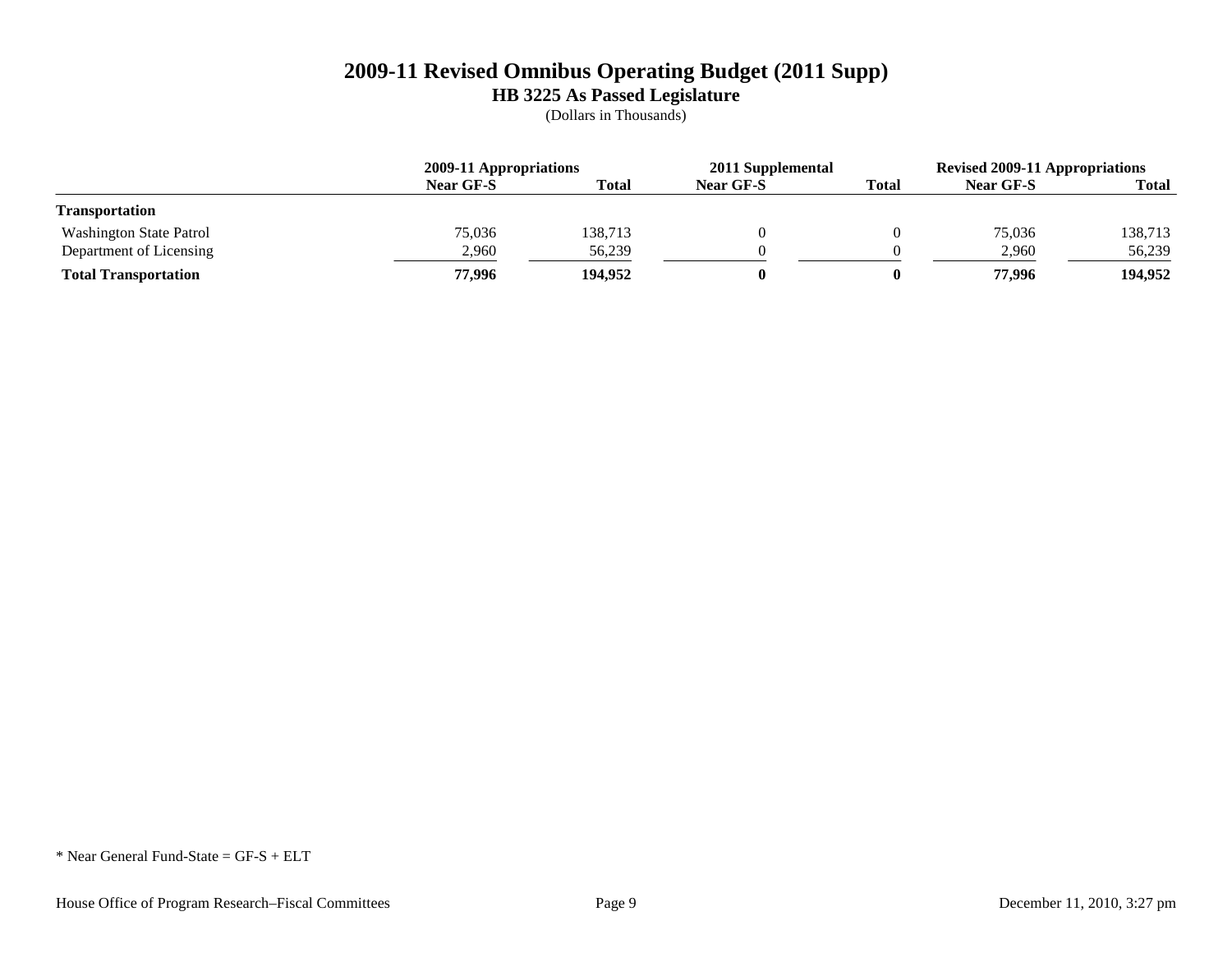**HB 3225 As Passed Legislature**

(Dollars in Thousands)

|                                           | 2009-11 Appropriations |              |                  | 2011 Supplemental |                  | <b>Revised 2009-11 Appropriations</b> |  |
|-------------------------------------------|------------------------|--------------|------------------|-------------------|------------------|---------------------------------------|--|
|                                           | <b>Near GF-S</b>       | <b>Total</b> | <b>Near GF-S</b> | <b>Total</b>      | <b>Near GF-S</b> | Total                                 |  |
| <b>Public Schools</b>                     |                        |              |                  |                   |                  |                                       |  |
| <b>OSPI &amp; Statewide Programs</b>      | 68,775                 | 160,469      | $-3,664$         | $-3,664$          | 65,111           | 156,805                               |  |
| General Apportionment                     | 10,285,778             | 10,285,778   | $-247,522$       | $-39,424$         | 10,038,256       | 10,246,354                            |  |
| <b>Pupil Transportation</b>               | 613,863                | 613,863      |                  |                   | 613,863          | 613,863                               |  |
| <b>School Food Services</b>               | 6,318                  | 543,318      |                  |                   | 6,318            | 543,318                               |  |
| Special Education                         | .283,748               | .948,349     |                  | 0                 | 1,283,748        | 1,948,349                             |  |
| <b>Educational Service Districts</b>      | 16,713                 | 16,713       |                  | 0                 | 16,713           | 16,713                                |  |
| Levy Equalization                         | 380,052                | 537,095      |                  | 0                 | 380,052          | 537,095                               |  |
| Elementary/Secondary School Improv        |                        | 43,886       |                  |                   |                  | 43,886                                |  |
| <b>Institutional Education</b>            | 37,065                 | 37,065       |                  |                   | 37,065           | 37,065                                |  |
| Ed of Highly Capable Students             | 18,377                 | 18,377       |                  |                   | 18,377           | 18,377                                |  |
| Student Achievement Program               | 25,749                 | 226,044      |                  |                   | 25,749           | 226,044                               |  |
| <b>Education Reform</b>                   | 295,836                | 449,424      | $-9,170$         | $-7,169$          | 286,666          | 442,255                               |  |
| <b>Transitional Bilingual Instruction</b> | 154,091                | 219,354      |                  |                   | 154,091          | 219,354                               |  |
| Learning Assistance Program (LAP)         | 262,157                | 816,082      |                  | $\Omega$          | 262,157          | 816,082                               |  |
| <b>Compensation Adjustments</b>           | $-6,220$               | $-6,221$     |                  |                   | $-6,220$         | $-6,221$                              |  |
| <b>Total Public Schools</b>               | 13,442,302             | 15,909,596   | $-260,356$       | $-50,257$         | 13,181,946       | 15,859,339                            |  |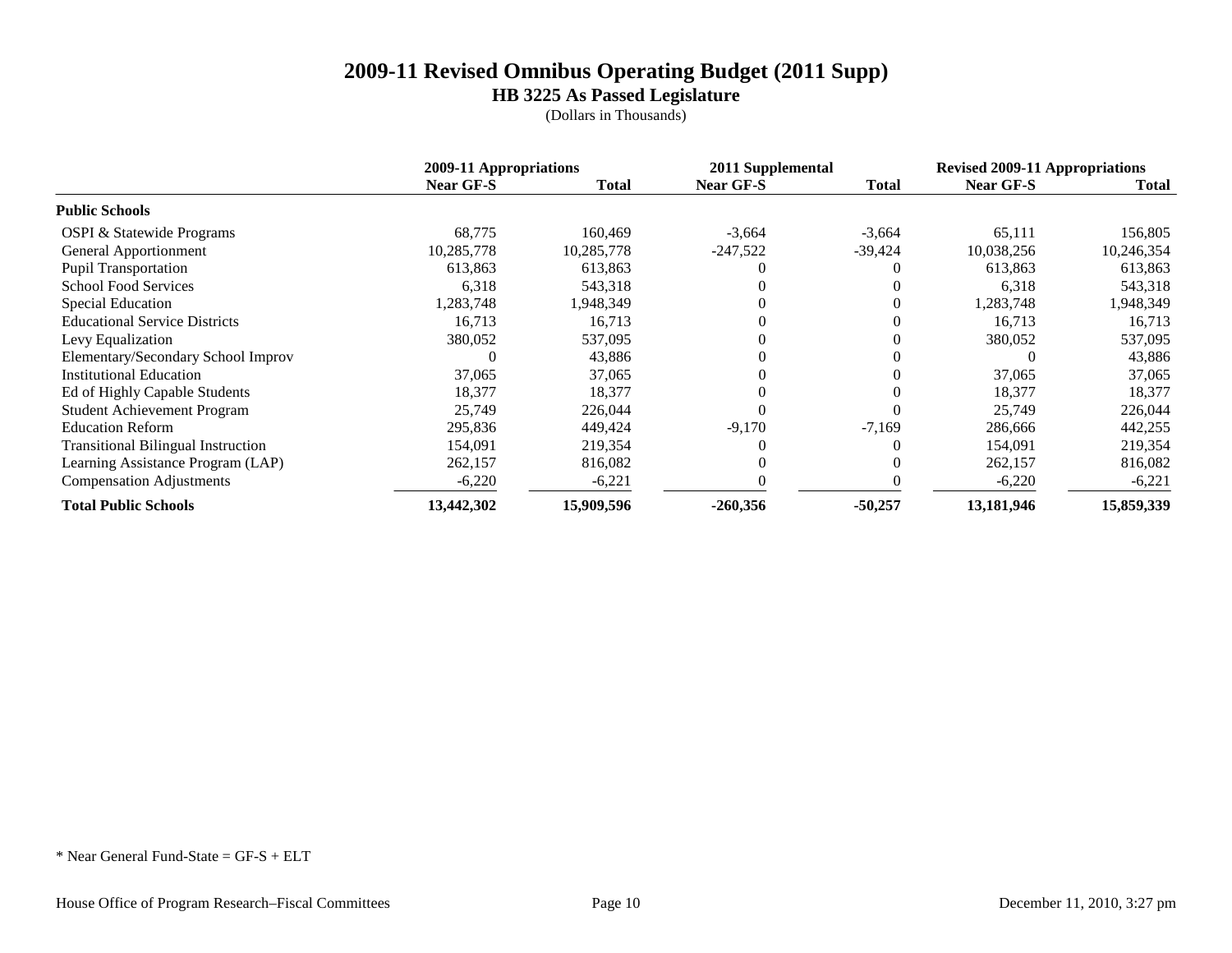**HB 3225 As Passed Legislature**

(Dollars in Thousands)

|                                            | 2009-11 Appropriations |              | 2011 Supplemental |                  | <b>Revised 2009-11 Appropriations</b> |              |
|--------------------------------------------|------------------------|--------------|-------------------|------------------|---------------------------------------|--------------|
|                                            | <b>Near GF-S</b>       | <b>Total</b> | <b>Near GF-S</b>  | <b>Total</b>     | <b>Near GF-S</b>                      | <b>Total</b> |
| <b>Higher Education</b>                    |                        |              |                   |                  |                                       |              |
| Higher Education Coordinating Board        | 438,573                | 552,201      | $\Omega$          | $\overline{0}$   | 438,573                               | 552,201      |
| University of Washington                   | 595,197                | 4,295,994    | $-11,386$         | $-11,386$        | 583,811                               | 4,284,608    |
| <b>Washington State University</b>         | 382,080                | 1,158,581    | $-7,484$          | $-7,484$         | 374,596                               | 1,151,097    |
| Eastern Washington University              | 87,396                 | 231,779      | $-1,540$          | $-1,540$         | 85,856                                | 230,239      |
| Central Washington University              | 83,104                 | 258,088      | $-1,420$          | $-1,420$         | 81,684                                | 256,668      |
| The Evergreen State College                | 44,436                 | 107,119      | $-777$            | $-777$           | 43,659                                | 106,342      |
| Spokane Intercoll Rsch & Tech Inst         | 3,088                  | 5,366        | $\Omega$          | $\Omega$         | 3,088                                 | 5,366        |
| Western Washington University              | 104,454                | 332,324      | $-2,032$          | $-2,032$         | 102,422                               | 330,292      |
| Community/Technical College System         | 1,356,584              | 2,511,958    | $-26,449$         | $-26,449$        | 1,330,135                             | 2,485,509    |
| <b>Total Higher Education</b>              | 3,094,912              | 9,453,410    | $-51,088$         | $-51,088$        | 3,043,824                             | 9,402,322    |
| <b>Other Education</b>                     |                        |              |                   |                  |                                       |              |
| State School for the Blind                 | 11,887                 | 13,829       | $\theta$          | $\overline{0}$   | 11,887                                | 13,829       |
| Childhood Deafness & Hearing Loss          | 17,375                 | 17,901       | 0                 | $\mathbf{0}$     | 17,375                                | 17,901       |
| Workforce Trng & Educ Coord Board          | 2,909                  | 57,432       |                   | $\mathbf{0}$     | 2,909                                 | 57,432       |
| Department of Early Learning               | 81,641                 | 386,946      | 0                 | $\boldsymbol{0}$ | 81,641                                | 386,946      |
| <b>Washington State Arts Commission</b>    | 3,191                  | 6,187        |                   | $\Omega$         | 3,191                                 | 6,187        |
| <b>Washington State Historical Society</b> | 5,199                  | 7,698        | 0                 | $\boldsymbol{0}$ | 5,199                                 | 7,698        |
| East Wash State Historical Society         | 3,244                  | 6,330        |                   | $\boldsymbol{0}$ | 3,244                                 | 6,330        |
| <b>Total Other Education</b>               | 125,446                | 496,323      | $\bf{0}$          | $\bf{0}$         | 125,446                               | 496,323      |
| <b>Total Education</b>                     | 16,662,660             | 25,859,329   | $-311,444$        | $-101,345$       | 16,351,216                            | 25,757,984   |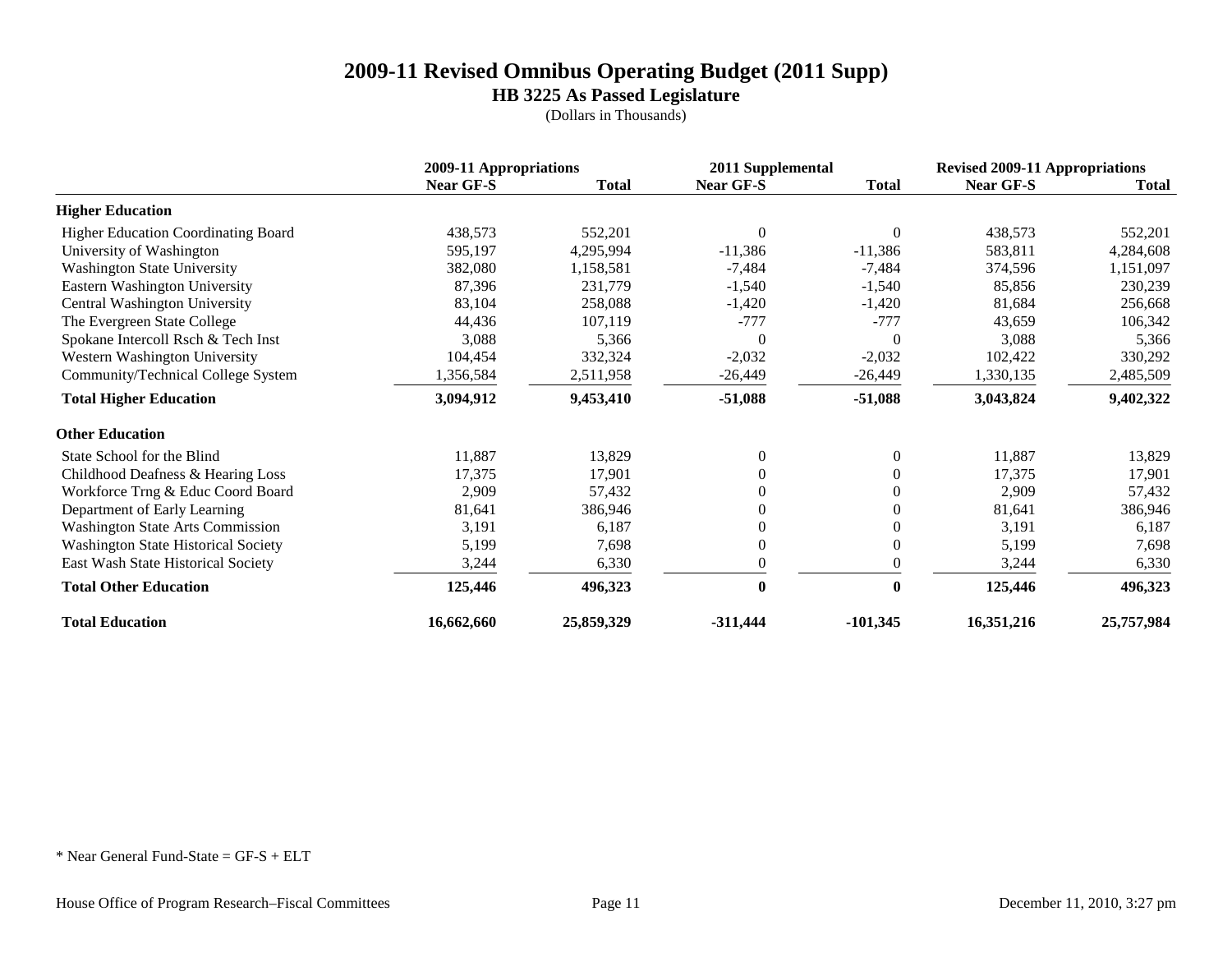**HB 3225 As Passed Legislature**

(Dollars in Thousands)

|                                            | 2009-11 Appropriations |              | 2011 Supplemental |              | <b>Revised 2009-11 Appropriations</b> |              |
|--------------------------------------------|------------------------|--------------|-------------------|--------------|---------------------------------------|--------------|
|                                            | <b>Near GF-S</b>       | <b>Total</b> | <b>Near GF-S</b>  | <b>Total</b> | Near GF-S                             | <b>Total</b> |
| <b>Special Appropriations</b>              |                        |              |                   |              |                                       |              |
| <b>Bond Retirement and Interest</b>        | .793.797               | .977.277     |                   |              | 1.793.797                             | 1,977,277    |
| Special Approps to the Governor            | 111,268                | 122.193      |                   |              | 111,268                               | 122,193      |
| <b>Sundry Claims</b>                       | 891                    | 891          |                   |              | 891                                   | 891          |
| <b>Contributions to Retirement Systems</b> | 129,330                | 129,330      |                   |              | 129.330                               | 129,330      |
| <b>Total Special Appropriations</b>        | 2.035.286              | 2.229.691    |                   |              | 2.035.286                             | 2.229.691    |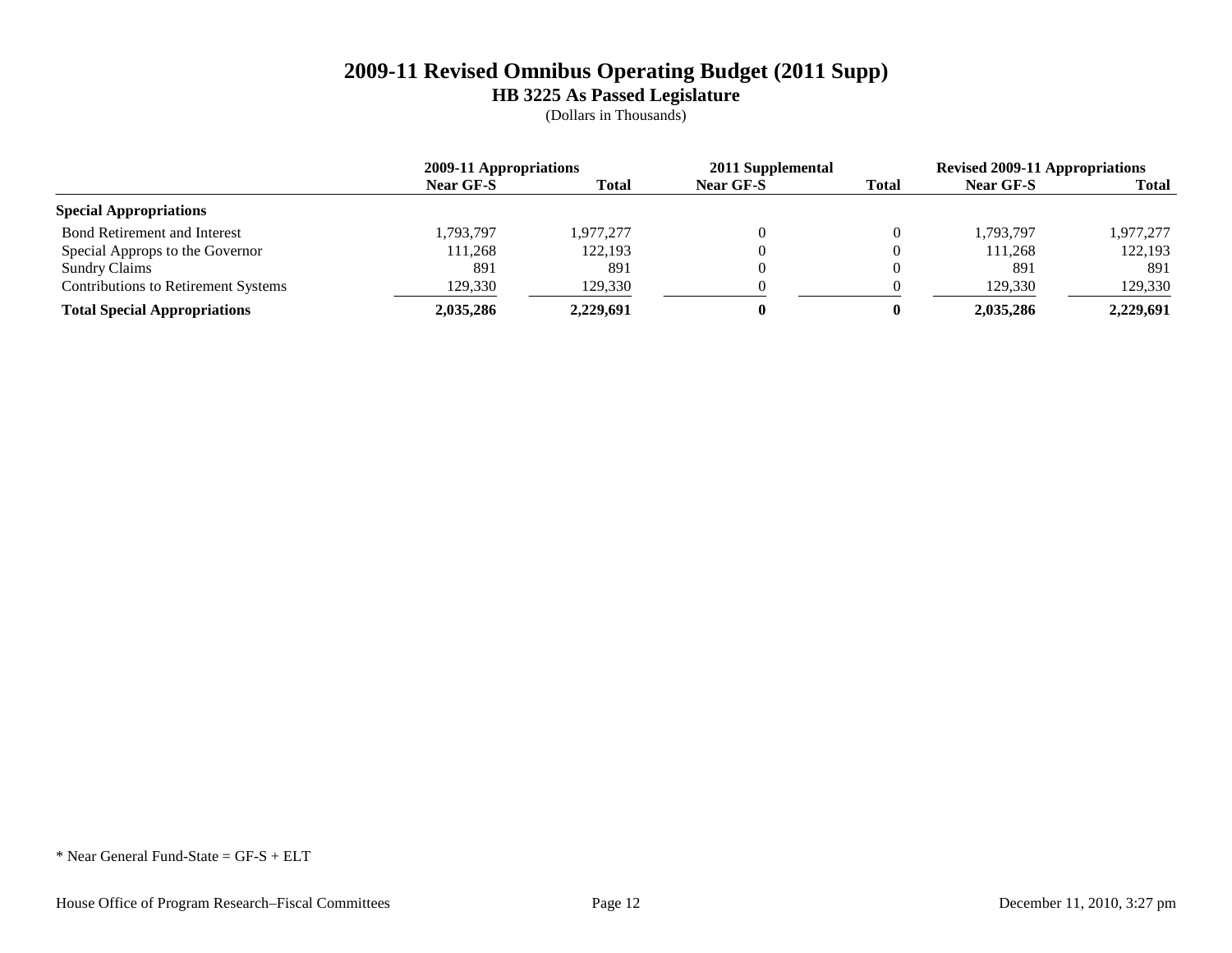### **HB 3225 As Passed Legislature**

(Dollars in Thousands)

|                                                                 | <b>Near GF-S</b> | <b>Total</b> |
|-----------------------------------------------------------------|------------------|--------------|
| Legislative                                                     |                  |              |
| <b>House of Representatives</b>                                 |                  |              |
| 1. Across-the-Board Reductions                                  | $-1,212$         | $-1,212$     |
| <b>Senate</b>                                                   |                  |              |
| 2. 6.3 Percent Reduction                                        | $-1,611$         | $-1,611$     |
| Legislative Evaluation & Accountability Program                 |                  |              |
| 3. Administrative Savings                                       | $-120$           | $-120$       |
| <b>Office of the State Actuary</b>                              |                  |              |
| 4. Reduce Health Care Consult to Leg                            | $-1$             | $-1$         |
| <b>Redistricting Commission</b>                                 |                  |              |
| 5. Hold Staff Vacancy                                           | $-123$           | $-123$       |
| <b>Total Legislative</b>                                        | $-3,067$         | $-3,067$     |
| <b>Judicial</b>                                                 |                  |              |
| <b>Supreme Court</b>                                            |                  |              |
| 6. Funding Reduction                                            | $-104$           | $-104$       |
| <b>State Law Library</b>                                        |                  |              |
| 7. Funding Reduction                                            | $-67$            | $-67$        |
| <b>Court of Appeals</b>                                         |                  |              |
| 8. Funding Reduction                                            | $-452$           | $-452$       |
| <b>Administrative Office of the Courts</b>                      |                  |              |
| 9. Funding Reduction                                            | $-2,802$         | $-2,802$     |
| <b>Office of Public Defense</b>                                 |                  |              |
| 10. Funding Reduction                                           | $-303$           | $-303$       |
| <b>Office of Civil Legal Aid</b>                                |                  |              |
| 11. Funding Reduction                                           | $-538$           | $-538$       |
| <b>Total Judicial</b>                                           | $-4,266$         | $-4,266$     |
| <b>Governmental Operations</b><br><b>Office of the Governor</b> |                  |              |
| 12. Administrative Savings                                      | $-359$           | $-359$       |
| <b>Office of the Lieutenant Governor</b>                        |                  |              |
| 13. Reduced Staff, Travel, Equip Costs                          | $-83$            | $-83$        |
| Office of the Secretary of State                                |                  |              |
| 14. Reduce TVW Passthrough                                      | $-231$           | $-231$       |
| 15. Reduce Staff - Temporary Layoffs<br>Total                   | $-1,103$         | $-1,103$     |
|                                                                 | $-1,334$         | $-1,334$     |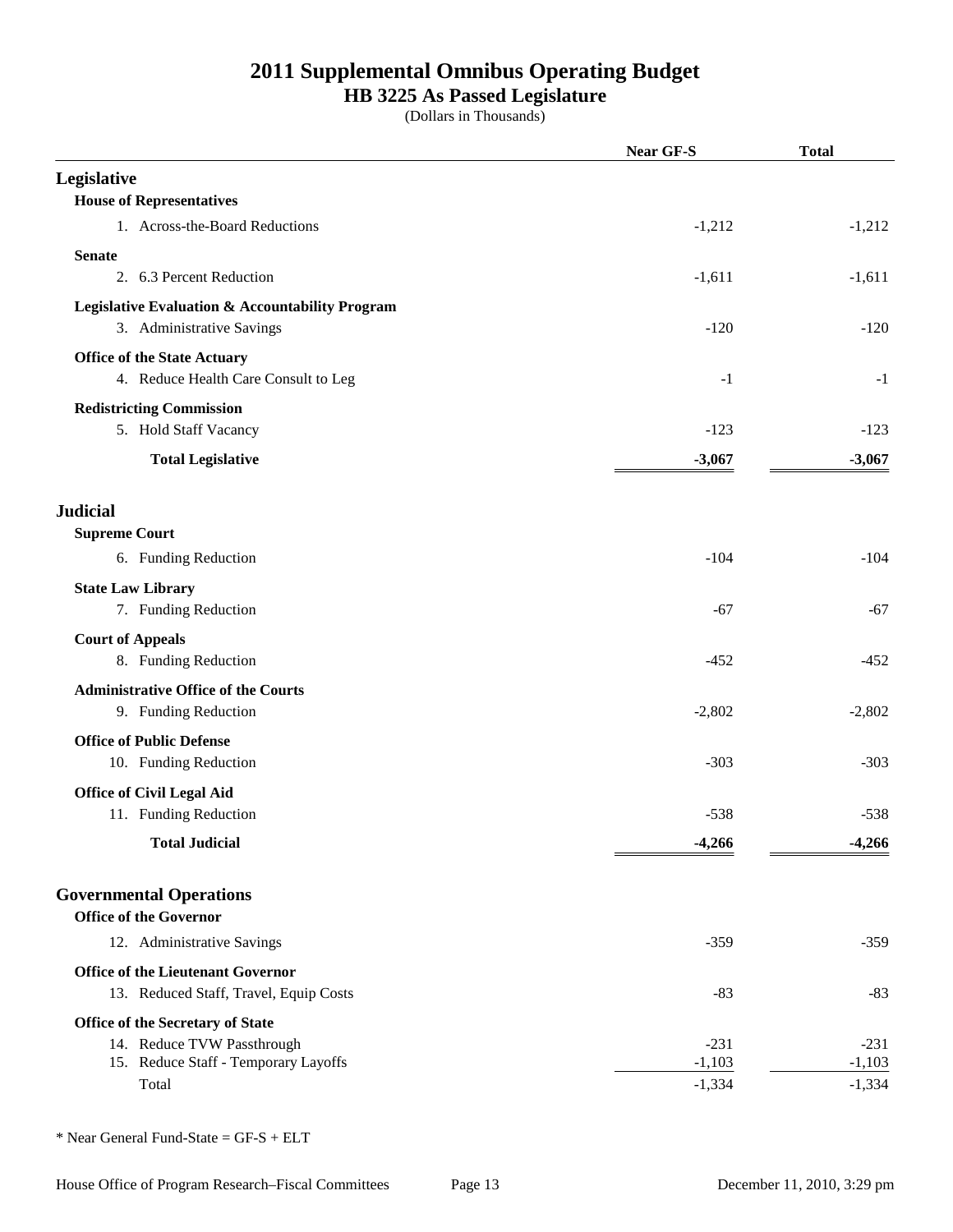### **HB 3225 As Passed Legislature**

(Dollars in Thousands)

|                                         |                                                                               | <b>Near GF-S</b> | <b>Total</b>     |
|-----------------------------------------|-------------------------------------------------------------------------------|------------------|------------------|
| <b>Office of the Attorney General</b>   |                                                                               |                  |                  |
|                                         | 16. Reduction to Consumer Protection                                          |                  |                  |
|                                         | 17. Reduction to Homicide Investigation                                       | $-225$<br>$-275$ | $-225$<br>$-275$ |
|                                         | 18. Reduction to Criminal Litigation                                          | $-76$            | $-76$            |
|                                         |                                                                               |                  | $-576$           |
| Total                                   |                                                                               | $-576$           |                  |
| <b>Office of Financial Management</b>   |                                                                               |                  |                  |
| 19. Further Admin Reductions            |                                                                               | $-968$           | $-968$           |
| 20. Administrative Reductions           |                                                                               | $-1,292$         | $-1,292$         |
| Total                                   |                                                                               | $-2,260$         | $-2,260$         |
| <b>Department of Revenue</b>            |                                                                               |                  |                  |
|                                         | 21. Revenue Enhancement Option                                                | 960              | 960              |
| <b>Growth Management Hearings Board</b> |                                                                               |                  |                  |
|                                         | 22. Clerical Staff & Other Reductions                                         | $-90$            | -90              |
|                                         | <b>Total Governmental Operations</b>                                          | $-3,742$         | $-3,742$         |
|                                         |                                                                               |                  |                  |
| <b>DSHS</b>                             |                                                                               |                  |                  |
| <b>Children and Family Services</b>     |                                                                               |                  |                  |
|                                         |                                                                               |                  |                  |
|                                         | 23. Administrative and Staff Reductions                                       | $-2,403$         | $-5,098$         |
|                                         | 24. Reduce Sexually Aggressive Youth                                          | $-57$            | $-57$            |
|                                         | 25. Reduce Foster Parent Recruitment                                          | $-84$<br>$-60$   | $-176$<br>$-81$  |
|                                         | 26. Reduce Foster Care Supp Child Aide<br>27. Reduce Foster Parent Child Care | $-1,730$         | $-1,730$         |
|                                         |                                                                               | $-564$           | $-564$           |
| 29. Personal Service Contracts          | 28. Chemical Dependency Professionals                                         | $-125$           | $-125$           |
| 30. Foster Home Maintenance             |                                                                               | $-676$           | $-854$           |
|                                         | 31. Reduce Voluntary Placement Agreemnt                                       | $-1,200$         | $-2,000$         |
| 32. Reduce Evaluation Costs             |                                                                               | $-263$           | $-263$           |
|                                         | 33. Reduce Education Coordinators                                             | $-19$            | $-19$            |
|                                         | 34. Reduce Ancillary and Child Services                                       | $-505$           | $-505$           |
|                                         | 35. Reduce Pediatric Interim Care                                             | $-46$            | $-46$            |
|                                         | 36. Intensive FC Comprehensive Assmt                                          | $-115$           | $-137$           |
|                                         | 37. Reduce Permanency Funding                                                 | $-1,500$         | $-2,990$         |
|                                         | 38. Reduce Continuum of Care Program                                          | -7               | $-7$             |
| 39. Reduce Transportation               |                                                                               | $-460$           | $-614$           |
| 40. Increase SSI Recoveries             |                                                                               | $-215$           | $-215$           |
|                                         | 41. Extend Temp Layoff to All Staff                                           | $-1,614$         | $-3,189$         |
|                                         | 42. Extend Temp Layoff - Add 2 Days                                           | $-647$           | $-1,279$         |
|                                         | 43. Secure Crisis Residential Center                                          | $-5$             | $-156$           |
| 44. Intervention Services               |                                                                               | $-273$           | $-273$           |
| 45. Child Welfare                       |                                                                               | $-2$             | $-4$             |
| 46. Supervised Visits                   |                                                                               | $-417$           | $-730$           |
| 47. Street Youth                        |                                                                               | $-54$            | $-103$           |
| 48. Reunification Pilot                 |                                                                               | $-9$             | -9               |
| 49. Increasing Adoption                 |                                                                               | $-26$            | $-42$            |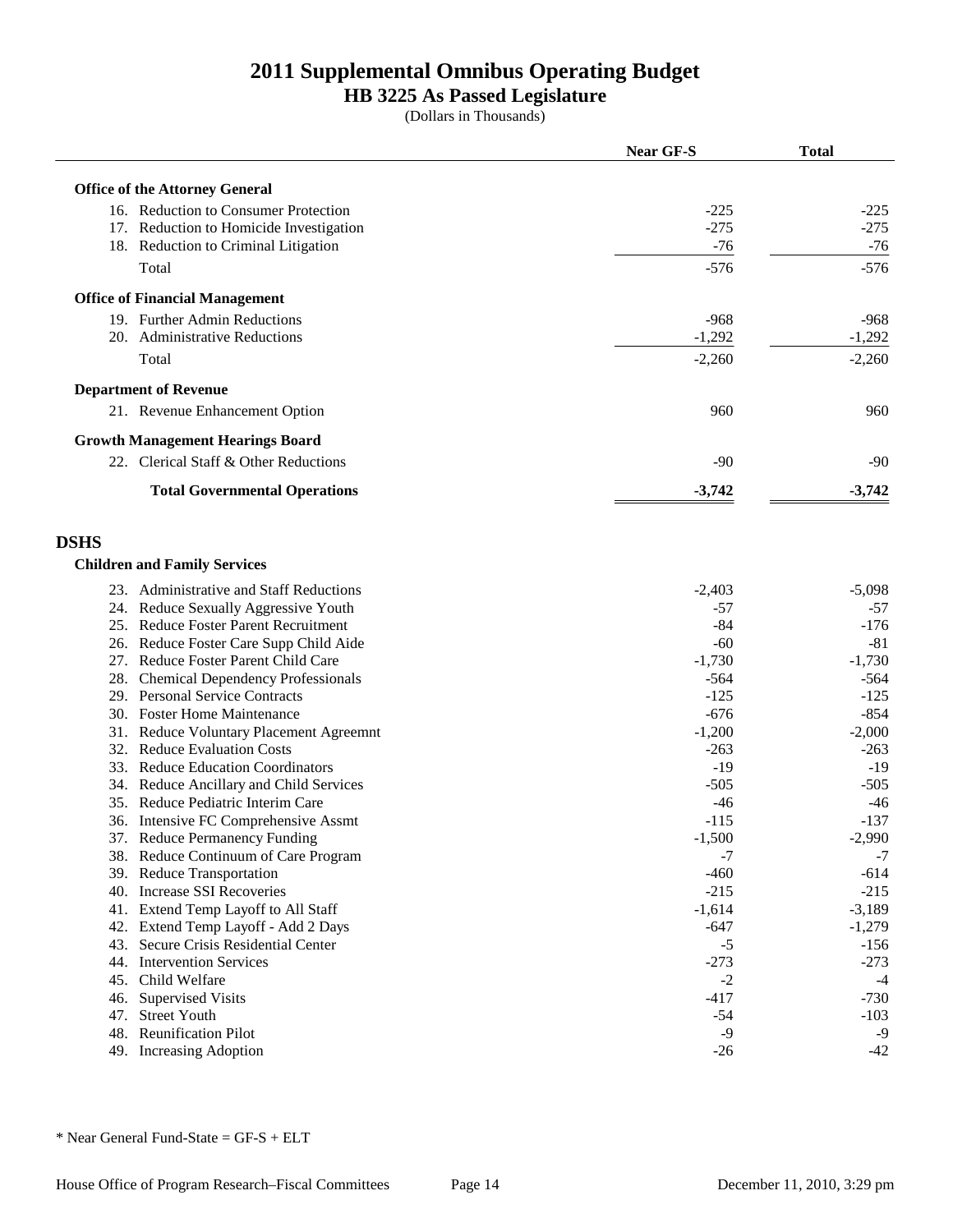### **HB 3225 As Passed Legislature**

(Dollars in Thousands)

|                       |                                               | <b>Near GF-S</b> | <b>Total</b> |
|-----------------------|-----------------------------------------------|------------------|--------------|
|                       | 50. Improving Promising Practice              | -6               | -6           |
| 51.                   | Children's Advocacy                           | $-44$            | -44          |
|                       | 52. Confinement Alternative                   | $-1$             | $-1$         |
|                       | 53. Medicaid Treatment Child Care             | $-113$           | $-407$       |
|                       | Total                                         | $-13,240$        | $-21,724$    |
|                       | <b>Juvenile Rehabilitation</b>                |                  |              |
|                       | 54. Extend Temp Layoff to All Staff           | $-1,171$         | $-1,171$     |
|                       | 55. Extend Temp Layoff - Add 2 Days           | $-423$           | $-423$       |
|                       | Total                                         | $-1,594$         | $-1,594$     |
| <b>Mental Health</b>  |                                               |                  |              |
|                       | 56. Extend Temp Layoff to All Staff           | $-3,827$         | $-3,837$     |
|                       | 57. Extend Temp Layoff - Add 2 Days           | $-1,287$         | $-1,289$     |
|                       | Total                                         | $-5,114$         | $-5,126$     |
|                       | <b>Developmental Disabilities</b>             |                  |              |
|                       | 58. Extend Temp Layoff to All Staff           | $-1,300$         | $-3,823$     |
|                       | 59. Extend Temp Layoff - Add 2 Days           | $-432$           | $-1,271$     |
|                       | Total                                         | $-1,732$         | $-5,094$     |
| <b>Long-Term Care</b> |                                               |                  |              |
|                       | 60. Elim Adult Non-Emergent Dental            | 1,561            | 3,668        |
|                       | 61. Extend Temp Layoff to All Staff           | $-628$           | $-1,366$     |
|                       | 62. Extend Temp Layoff - Add 2 Days           | $-305$           | $-663$       |
|                       | Total                                         | 628              | 1,639        |
|                       | <b>Economic Services Administration</b>       |                  |              |
|                       | 63. Child Support Pass Through                | $-1,445$         | $-2,770$     |
|                       | 64. Reduce Cash Diversion Assistance          | $-856$           | $-856$       |
|                       | 65. Reduce Disability Lifeline Grant          | $-12,264$        | $-12,264$    |
|                       | 66. Extend Temp Layoff to All Staff           | $-440$           | $-1,295$     |
|                       | 67. Extend Temp Layoff - Add 2 Days           | $-837$           | $-1,737$     |
|                       | Total                                         | $-15,842$        | $-18,922$    |
|                       | <b>Alcohol and Substance Abuse</b>            |                  |              |
|                       | 68. Extend Temp Layoff - Add 2 Days           | $-14$            | $-30$        |
|                       | <b>Medical Assistance Payments</b>            |                  |              |
|                       | 69. Elim Adult Non-Emergent Dental            | $-7,248$         | $-17,104$    |
|                       | 70. FQHC Reimbursement Method Chng            | $-20,252$        | $-49,376$    |
|                       | 71. CHIPRA Performance Bonus                  | $-10,100$        | $-10,100$    |
|                       | Total                                         | $-37,600$        | $-76,580$    |
|                       | <b>Vocational Rehabilitation</b>              |                  |              |
|                       | 72. Extend Temp Layoff - Add 2 Days           | $-32$            | $-145$       |
|                       | <b>Administration and Supporting Services</b> |                  |              |
|                       | 73. Extend Temp Layoff - Add 2 Days           | $-241$           | $-379$       |
|                       |                                               |                  |              |

\* Near General Fund-State = GF-S + ELT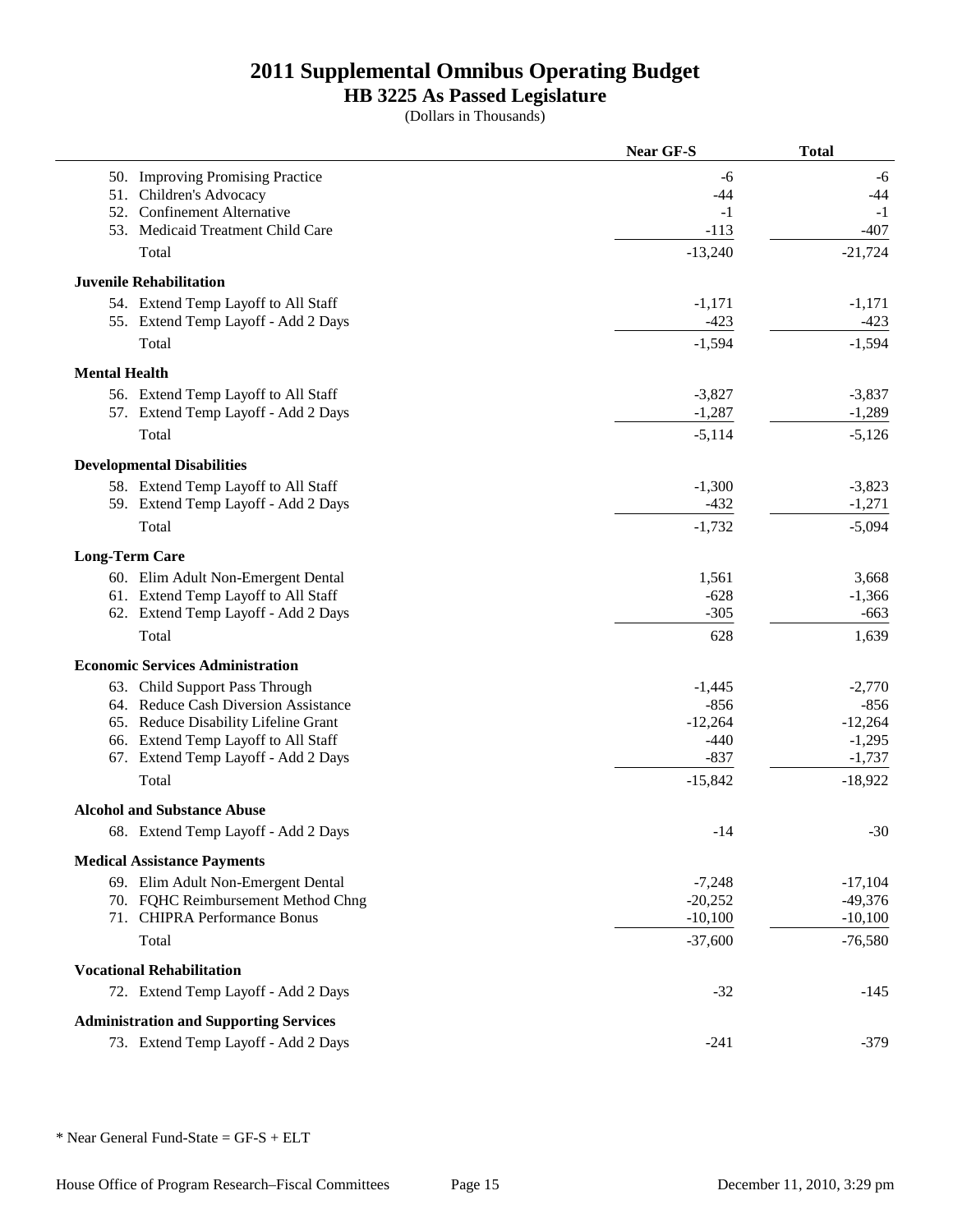### **HB 3225 As Passed Legislature**

(Dollars in Thousands)

|                                                                      | Near GF-S        | <b>Total</b> |
|----------------------------------------------------------------------|------------------|--------------|
| <b>Special Commitment Center</b>                                     |                  |              |
| 74. McNeil Island Operations                                         | 712              | 712          |
| 75. Extend Temp Layoff to All Staff                                  | $-424$           | $-424$       |
| 76. Extend Temp Layoff - Add 2 Days                                  | $-159$           | $-159$       |
| Total                                                                | 129              | 129          |
| <b>Total DSHS</b>                                                    | $-74,652$        | $-127,826$   |
|                                                                      |                  |              |
| <b>Other Human Services</b>                                          |                  |              |
| <b>Washington State Health Care Authority</b>                        |                  |              |
| 77. BHP Savings                                                      | $-27,724$        | $-27,724$    |
| <b>Department of Health</b>                                          |                  |              |
| 78. Tobacco Program Reductions                                       | $\boldsymbol{0}$ | $-3,000$     |
| <b>Department of Corrections</b>                                     |                  |              |
| 79. Open Larch Corrections Elkhorn Unit                              | 1,013            | 1,013        |
| 80. Administrative Reduction                                         | $-816$           | $-816$       |
| 81. Changes Agency Staffing Structure                                | $-2,169$         | $-2,169$     |
| 82. Close McNeil Island                                              | $-3,311$         | $-3,311$     |
| 83. Administrative Efficiencies                                      | $-3,682$         | $-3,682$     |
| 84. Eliminate On-the-Job Training                                    | $-508$           | $-508$       |
| 85. Delay Non-Essential Equipment                                    | $-3,100$         | $-3,100$     |
| 86. Expand Temporary Layoffs                                         | $-4,132$         | $-4,132$     |
| 87. Hold Positions Vacant for FY11                                   | $-9,941$         | $-9,941$     |
| 88. Achieve Program Underexpenditures                                | $-7,212$         | $-7,212$     |
| 89. Position Elimination                                             | $-5,444$         | $-5,444$     |
| 90. Reduce Electronic Home Monitoring                                | $-879$           | $-879$       |
| 91. Reduce Offender Programming                                      | $-4,397$         | $-4,397$     |
| 92. Reduce Contracted Services                                       | $-2,586$         | $-2,586$     |
| 93. Reduce DOSA Bed Utilization                                      | $-1,260$         | $-1,260$     |
| Total                                                                | $-48,424$        | $-48,424$    |
| <b>Total Other Human Services</b>                                    | $-76,148$        | $-79,148$    |
|                                                                      |                  |              |
| <b>Natural Resources</b>                                             |                  |              |
| <b>Columbia River Gorge Commission</b>                               |                  |              |
| 94. Reduced Planning & Policy                                        | $-28$            | $-56$        |
| <b>Department of Ecology</b>                                         |                  |              |
| 95. Water Resources Program Reduction                                | $-1,259$         | $-1,259$     |
| 96. Shorelands Program Reduction                                     | $-700$           | $-700$       |
| 97. Air Quality Program Reduction                                    | $-600$           | $-600$       |
| 98. Water Quality Program Reduction                                  | $-300$           | $-300$       |
| 99. Administration Program Reduction                                 | $-256$           | $-256$       |
| 100. Monitoring Program Reduction<br>101. Utilize Dedicated Accounts | $-200$           | $-200$       |
|                                                                      | $-2,485$         | $-2,485$     |
| Total                                                                | $-5,800$         | $-5,800$     |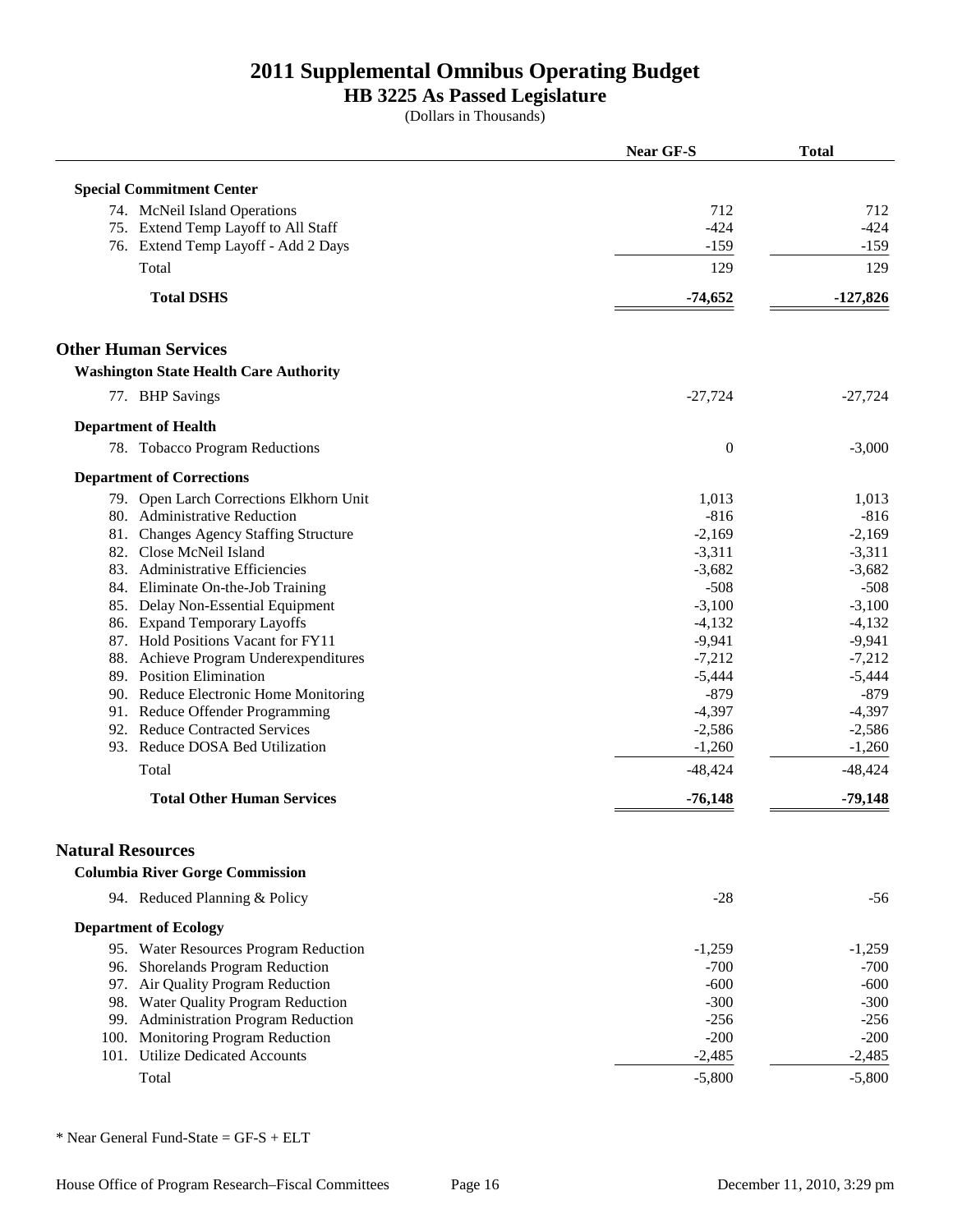# **HB 3225 As Passed Legislature**

(Dollars in Thousands)

|                                                  | <b>Near GF-S</b> | <b>Total</b> |
|--------------------------------------------------|------------------|--------------|
| <b>State Parks and Recreation Commission</b>     |                  |              |
| 102. Reduce GF-S Support for Park Ops            | $-1,277$         | $-1,277$     |
| 103. Administrative Staff Reduction              | $-225$           | $-225$       |
| 104. Add Temporary Layoff Days                   | $-500$           | $-500$       |
| Total                                            | $-2,002$         | $-2,002$     |
| <b>Recreation and Conservation Funding Board</b> |                  |              |
| 105. Reduce Biodiversity Council                 | $-55$            | $-55$        |
| 106. Redirect Salmon Recovery Funds              | $-50$            | $-50$        |
| 107. Reduce Travel, Goods and Services           | $-8$             | $-8$         |
| 108. Reduce Gov Salmon Recovery Office           | $-55$            | $-55$        |
| Total                                            | $-168$           | $-168$       |
| <b>Environmental Hearings Office</b>             |                  |              |
| 109. Admin Law Judge & Other Reductions          | $-69$            | $-69$        |
| <b>State Conservation Commission</b>             |                  |              |
| 110. Reduce Conservation Dist Services           | $-196$           | $-196$       |
| 111. Reduce Conservation District Grants         | $-300$           | $-300$       |
| Total                                            | $-496$           | $-496$       |
| <b>Department of Fish and Wildlife</b>           |                  |              |
| 112. Defer Equipment Purchases                   | $-500$           | $-500$       |
| 113. Eliminate Aquatic Edu Activities            | $-110$           | $-110$       |
| 114. Administrative Reduction                    | $-3,167$         | $-3,167$     |
| Total                                            | $-3,777$         | $-3,777$     |
| <b>Puget Sound Partnership</b>                   |                  |              |
| 115. Reduce Agency Costs & Activities            | $-180$           | -180         |
| <b>Department of Natural Resources</b>           |                  |              |
| 116. Reduce Administrative Costs                 | $-1,768$         | $-1,768$     |
| 117. Goods and Services Savings                  | $-520$           | $-520$       |
| 118. Non-Emergency Equipment Deferrals           | $-1,838$         | $-1,838$     |
| Total                                            | $-4,126$         | $-4,126$     |
| <b>Department of Agriculture</b>                 |                  |              |
| 119. Administrative Reduction                    | $-269$           | $-269$       |
| 120. Suspend Knotweed Grants                     | $-50$            | $-50$        |
| 121. Suspend Weights and Measures                | $-70$            | $-70$        |
| Total                                            | $-389$           | $-389$       |
| <b>Total Natural Resources</b>                   | $-17,035$        | $-17,063$    |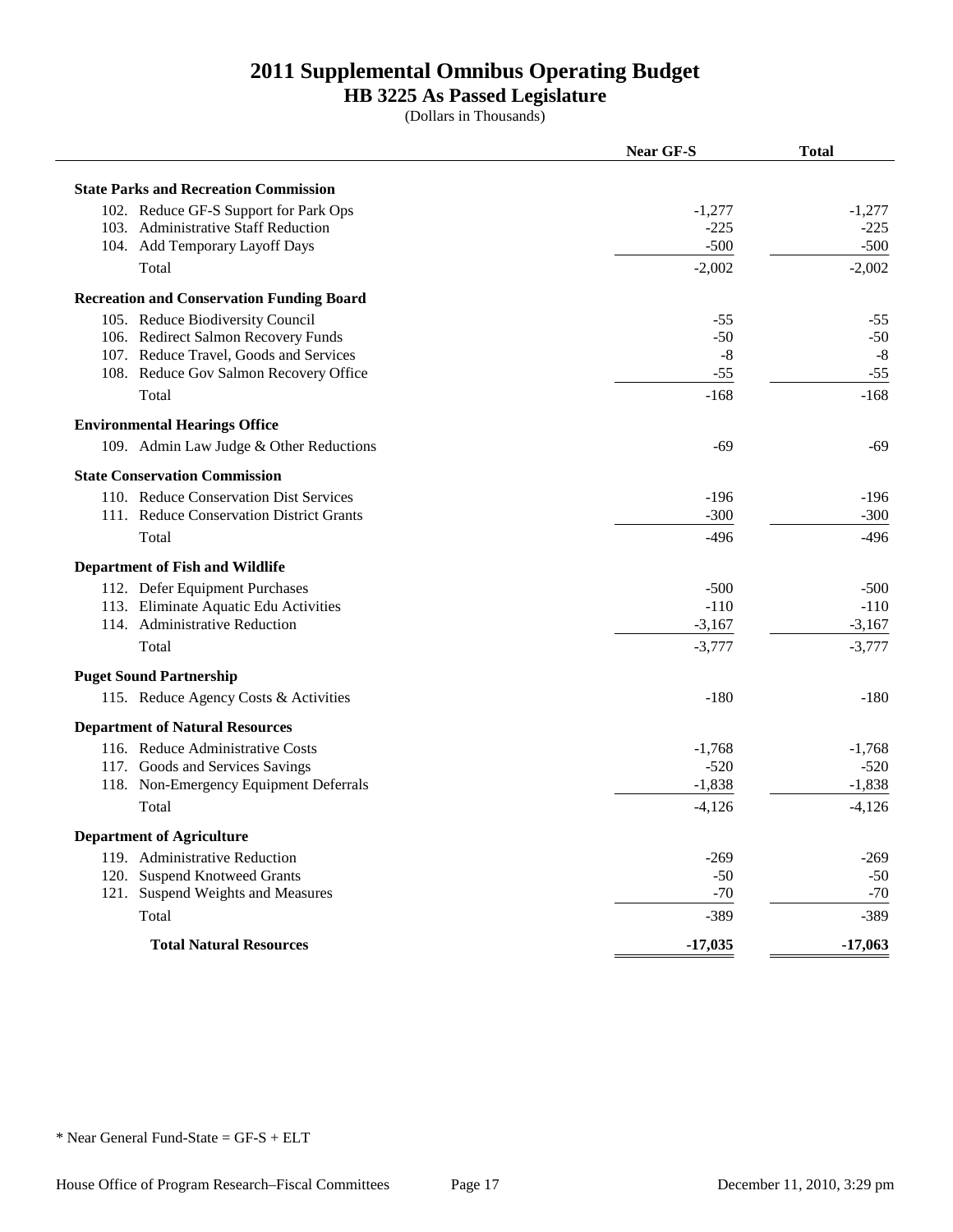### **HB 3225 As Passed Legislature**

(Dollars in Thousands)

|                       |                                                  | <b>Near GF-S</b>  | <b>Total</b>      |
|-----------------------|--------------------------------------------------|-------------------|-------------------|
| <b>Public Schools</b> |                                                  |                   |                   |
|                       | <b>OSPI &amp; Statewide Programs</b>             |                   |                   |
|                       | 122. Reduce OSPI State Office Staffing           | $-658$            | $-658$            |
|                       | 123. Finance Reform Underspends                  | $-450$            | $-450$            |
|                       | 124. Eliminate OSPI Skills Ctr Director          | $-33$             | $-33$             |
|                       | 125. College Bound Outreach                      | $-500$            | $-500$            |
|                       | 126. Eliminate Project Citizen                   | $-13$             | $-13$             |
|                       | 127. Reduce HB 3026 Staffing                     | $-44$             | $-44$             |
|                       | 128. Eliminate Plan for Early Learning           | $-140$            | $-140$            |
|                       | 129. PESB Reduction                              | $-55$             | $-55$             |
|                       | 130. Pro Cert Reduction                          | $-18$             | $-18$             |
|                       | 131. Teacher Recruiting Reduction                | $-130$            | $-130$            |
|                       | 132. Achievement Gap Cmte Reduction              | -6                | $-6$              |
|                       | 133. State Board of Education Reduction          | $-59$             | $-59$             |
|                       | 134. Reduce Training (Non-Violence)              | $-3$              | $-3$              |
|                       | 135. Nursing Corps Reduction                     | $-160$            | $-160$            |
|                       | 136. Safety Center Reduction                     | -6                | $-6$              |
|                       | 137. School Safety Training Reduction            | -6                | $-6$              |
|                       | 138. K-20 Network Reduction                      | $-110$            | $-110$            |
|                       |                                                  | $-196$            | $-196$            |
|                       | 139. Reduce Navigation 101                       | $-49$             | $-49$             |
|                       | 140. Eliminate Supp of CTE Organizations         |                   |                   |
|                       | 141. Eliminate Special Services Pilots           | $-665$            | $-665$            |
|                       | 142. Eliminate Building Bridges Staffing         | $-112$            | $-112$            |
|                       | 143. Eliminate Dyslexia Pilot Program            | $-38$             | $-38$             |
|                       | 144. Suspend Pre-Apprenticeship Grants           | $-88$             | $-88$             |
|                       | 145. Teaching as a Profession Pilot              | $-75$             | $-75$             |
|                       | 146. Eliminate Jobs for America Program<br>Total | $-50$<br>$-3,664$ | $-50$<br>$-3,664$ |
|                       |                                                  |                   |                   |
|                       | <b>General Apportionment</b>                     |                   |                   |
|                       | 147. Education Jobs Federal Grant                | $-208,098$        | $\theta$          |
|                       | 148. Eliminate K-4 Class Size Reduction          | $-39,424$         | $-39,424$         |
|                       | Total                                            | $-247,522$        | $-39,424$         |
|                       | <b>Education Reform</b>                          |                   |                   |
|                       | 149. Suspend Development Diag. Assessmen         | $-2,500$          | $-2,500$          |
|                       | 150. Assessment Fiscal Year 2011 Savings         | $-2,666$          | $-665$            |
|                       | 151. Eliminate B.E.S.T. Program                  | $-1,000$          | $-1,000$          |
|                       | 152. Elim. Supt./Principal Internships           | $-265$            | $-265$            |
|                       | 153. Elim. Staff for Mid/Hi Applied Math         | $-46$             | $-46$             |
|                       | 154. Reduce LASER/Pacific Science Center         | $-198$            | $-198$            |
|                       | 155. Eliminate Leadership Academy                | $-450$            | $-450$            |
|                       | 156. Eliminate Focused Assistance                | $-762$            | $-762$            |
|                       | 157. Eliminate CISL                              | $-75$             | $-75$             |
|                       | 158. Eliminate STEM Lighthouses                  | $-75$             | $-75$             |
|                       | 159. Eliminate CTE Start-Up Grants               | $-456$            | $-456$            |
|                       | 160. Eliminate Reading Corps                     | $-528$            | $-528$            |
|                       | 161. Reduce Ed. Tech. Support Centers            | $-123$            | $-123$            |
|                       | 162. Reduce OSPI Ed Reform Staffing              | $-26$             | $-26$             |
|                       | Total                                            |                   |                   |
|                       |                                                  | $-9,170$          | $-7,169$          |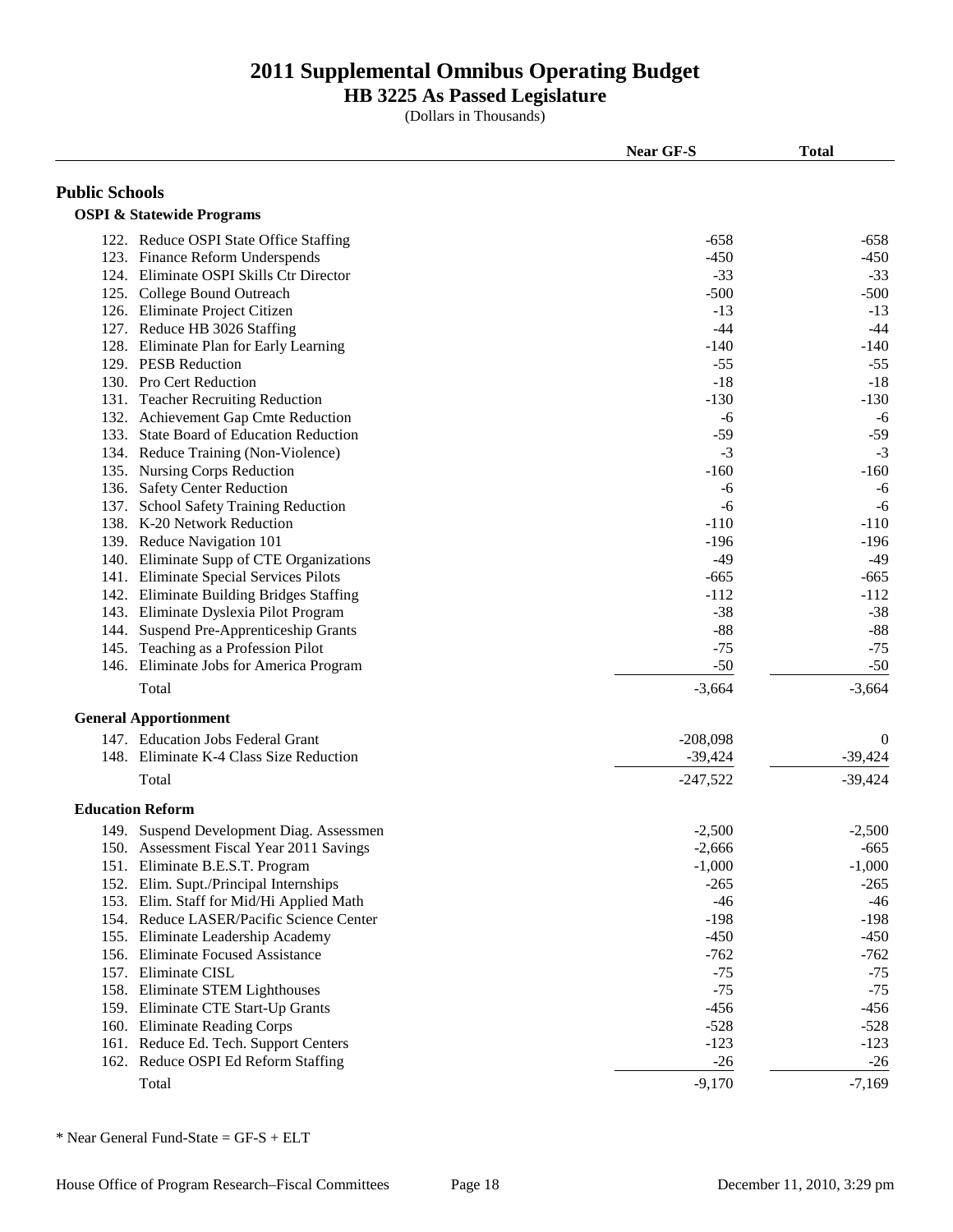### **HB 3225 As Passed Legislature**

(Dollars in Thousands)

|                                                 | <b>Near GF-S</b> | <b>Total</b> |
|-------------------------------------------------|------------------|--------------|
| <b>Total Public Schools</b>                     | $-260,356$       | $-50,257$    |
| <b>Higher Education</b>                         |                  |              |
| <b>University of Washington</b>                 |                  |              |
| 163. Higher Education Service Reduction         | $-11,386$        | $-11,386$    |
| <b>Washington State University</b>              |                  |              |
| 164. Higher Education Service Reduction         | $-7,484$         | $-7,484$     |
| <b>Eastern Washington University</b>            |                  |              |
| 165. Higher Education Service Reduction         | $-1,540$         | $-1,540$     |
| <b>Central Washington University</b>            |                  |              |
| 166. Higher Education Service Reduction         | $-1,420$         | $-1,420$     |
| <b>The Evergreen State College</b>              |                  |              |
| 167. Higher Education Service Reduction         | $-777$           | $-777$       |
| <b>Western Washington University</b>            |                  |              |
| 168. Higher Education Service Reduction         | $-2,032$         | $-2,032$     |
| <b>Community &amp; Technical College System</b> |                  |              |
| 169. Higher Education Service Reduction         | $-26,449$        | $-26,449$    |
| <b>Total Higher Education</b>                   | $-51,088$        | $-51,088$    |
| <b>Total 2011 Supplemental</b>                  | -490,354         | $-336,457$   |

#### *Comments:*

## **Legislative**

#### **House of Representatives**

1. **ACROSS-THE-BOARD REDUCTIONS -** In order to attain administrative efficiencies, the House will reduce FTE staff years, salaries, benefits, travel expenses, printing costs, and other operating expenses.

#### **Senate**

2. **6.3 PERCENT REDUCTION -** As part of the Governor's across-the-board reductions, the Senate is reducing expenditures by 6.3%.

#### **Legislative Evaluation & Accountability Program**

3. **ADMINISTRATIVE SAVINGS -** A position will be left vacant to generate salary and benefit savings.

#### **Office of the State Actuary**

4. **REDUCE HEALTH CARE CONSULT TO LEG -** Funding for external actuarial services to assist in the evaluation of medical benefit proposals is reduced. (General Fund-State, various other funds)

#### **Redistricting Commission**

5. **HOLD STAFF VACANCY -** The Redistricting Commission will hold one position vacant long enough to garner \$123,000 in savings.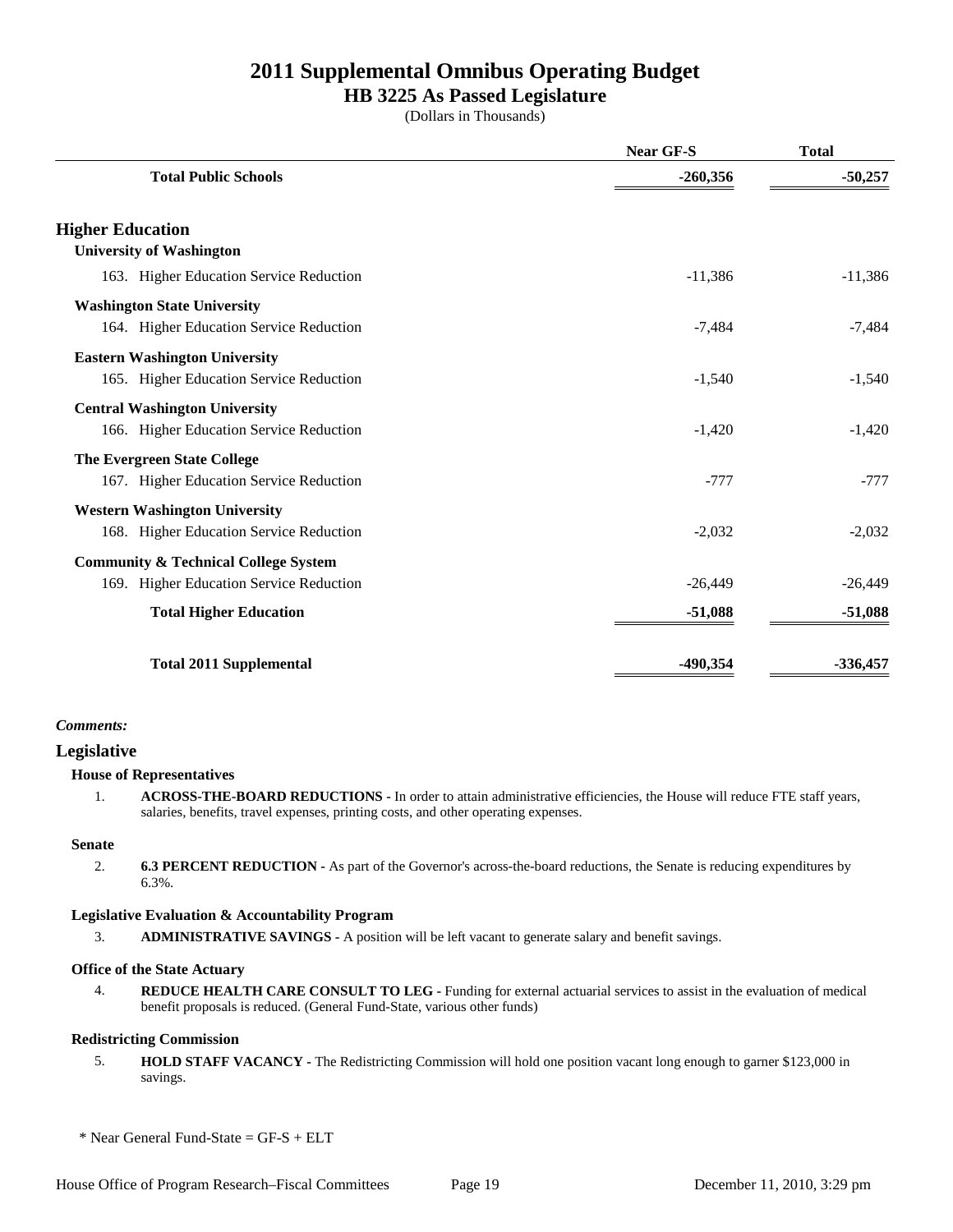#### **Judicial**

#### **Supreme Court**

6. **FUNDING REDUCTION -** Funding is reduced in recognition of efficiency efforts by judicial branch agencies.

#### **State Law Library**

7. **FUNDING REDUCTION -** Funding is reduced in recognition of efficiency efforts by judicial branch agencies.

#### **Court of Appeals**

8. **FUNDING REDUCTION -** Funding is reduced in recognition of efficiency efforts by judicial branch agencies.

#### **Administrative Office of the Courts**

9. **FUNDING REDUCTION -** Funding is reduced in recognition of efficiency efforts by judicial branch agencies.

#### **Office of Public Defense**

10. **FUNDING REDUCTION -** Funding is reduced in recognition of efficiency efforts by judicial branch agencies.

#### **Office of Civil Legal Aid**

11. **FUNDING REDUCTION -** Funding is reduced in recognition of efficiency efforts by judicial branch agencies.

#### **Governmental Operations**

#### **Office of the Governor**

12. **ADMINISTRATIVE SAVINGS -** The Office of the Governor shall achieve savings by maintaining vacancies and implementing staff reductions, as well as reducing expenditures for goods, services, and travel.

#### **Office of the Lieutenant Governor**

13. **REDUCED STAFF, TRAVEL, EQUIP COSTS -** Savings are achieved by reducing salaries and benefits, goods and services, equipment purchases, and travel.

#### **Office of the Secretary of State**

- 14. **REDUCE TVW PASSTHROUGH** For the remainder of Fiscal Year 2011, retirement incentives for TVW staff are eliminated and television coverage of events outside of Thurston County is reduced by 50 percent.
- 15. **REDUCE STAFF TEMPORARY LAYOFFS** Three temporary layoff days will be implemented for all General Fund-State funded staff in Elections, Library Division, Special Programs, and Executive and Administrative Services. Two positions will be laid off. One position will be reallocated to reduce costs. A voluntary leave without pay program will be implemented. These actions will cause delays in providing services to the agency divisions, which in turn, affect the direct services provided to their clients. There may be delays in providing election services and information to the public and other state, federal, local governments; delays in providing library services to the Washington Talking Book and Braille clients, local libraries, Department of Corrections, and Department of Social and Health Services facilities; delays in providing mail forwarding services to Address Confidentiality participants; and delays in creating oral histories and preserving historical records.

#### **Office of the Attorney General**

- 16. **REDUCTION TO CONSUMER PROTECTION** For the remainder of Fiscal Year 2011, the Office of the Attorney General will hold positions vacant to reduce expenditures in the Consumer Protection division. Holding these positions open will limit work on consumer protection litigation.
- 17. **REDUCTION TO HOMICIDE INVESTIGATION -** The Attorney General's Office will reduce the Homicide Investigation Tracking System (HITS) to only maintenance-level work.
- 18. **REDUCTION TO CRIMINAL LITIGATION** The Attorney General's Office will reduce its criminal litigation program for the remainder of the Fiscal Year 2011, resulting in limited ability to assist county prosecutors in difficult cases.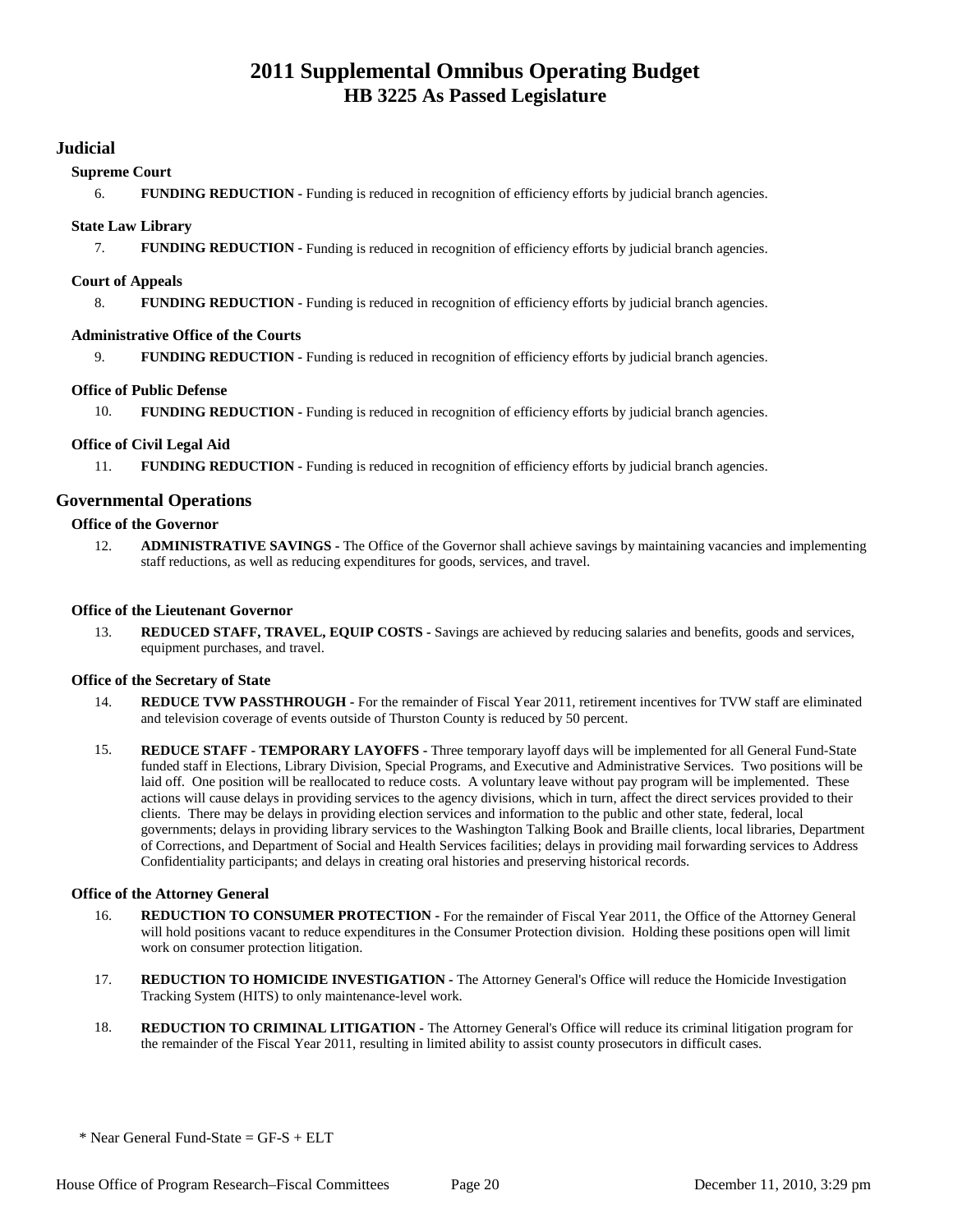#### **Office of Financial Management**

- 19. **FURTHER ADMIN REDUCTIONS** The Office of Financial Management will further reduce expenditures for goods and services and travel, and maintain recently vacated positions unfilled through the end of Fiscal Year 2011.
- 20. **ADMINISTRATIVE REDUCTIONS** The Office of Financial Management will achieve savings by deferring information technology equipment replacements, reducing goods and services expenditures, and implementing staff reductions for the remainder of Fiscal Year 2011.

#### **Department of Revenue**

21. **REVENUE ENHANCEMENT OPTION -** Funding is provided to implement revenue enhancement options including a penalty and interest waiver program as provided in SB 6892. Funding is also provided for targeted audit assessments, and increased tax return examinations. These targeted revenue enhancement activities are estimated to generate \$44 million in additional General Fund State revenues and \$6.4 million in local tax revenues.

#### **Growth Management Hearings Board**

22. **CLERICAL STAFF & OTHER REDUCTIONS -** Savings are achieved through a reduction in vacant office assistant position, decreased travel to quarterly meetings with local governments to discuss Growth Management Act compliance, and goods and services reductions.

#### **DSHS**

#### **Children and Family Services**

- 23. **ADMINISTRATIVE AND STAFF REDUCTIONS** Savings are achieved through reducing FTEs within Children's Administration. The total annualized FTE reduction equals approximately 150 FTEs. (General Fund-State, General Fund-Federal)
- 24. **REDUCE SEXUALLY AGGRESSIVE YOUTH -** Funding for the Sexually Aggressive Youth (SAY) services is reduced by 20 percent beginning October 2010. SAY services provide treatment to address sexually aggressive behavior.
- 25. **REDUCE FOSTER PARENT RECRUITMENT** Funding for Foster Parent Recruitment is reduced by 6.287 percent in FY 2011. (General Fund-State, General Fund-Federal)
- 26. **REDUCE FOSTER CARE SUPP CHILD AIDE** Funding for Foster Care Child Aides is reduced by 6.287 percent beginning October 2010. (General Fund-State, General Fund-Federal)
- 27. **REDUCE FOSTER PARENT CHILD CARE** Funding for Foster Care Child Care is reduced by 11 percent beginning October 2010.
- 28. **CHEMICAL DEPENDENCY PROFESSIONALS** Funding for Chemical Dependency Professionals is eliminated beginning December 2010. These are contracted services provided to families involved in the child welfare system.
- 29. **PERSONAL SERVICE CONTRACTS** Funding for personal service contracts is reduced by 6.287 percent.
- 30. **FOSTER HOME MAINTENANCE** Funding for foster home maintenance payments is reduced by 6 percent beginning April 1, 2011. (General Fund-State, General Fund-Federal)
- 31. **REDUCE VOLUNTARY PLACEMENT AGREEMNT** Funding is reduced to reflect policy changes adopted by Children's Administration regarding the utilization of Voluntary Placement Agreements (VPAs). The revised policy will reduce the utilization of VPAs. (General Fund-State, General Fund-Federal)
- 32. **REDUCE EVALUATION COSTS** Funding is reduced by 6 percent for neuropsychological testing and behavioral examinations for adults and children served by the Department beginning October 2010. (General Fund-State, General Fund-Federal)
- 33. **REDUCE EDUCATION COORDINATORS** Funding for Education Coordinators is reduced by 6.287 percent for FY 2011. The Department is pursuing Title IV-E funding to support these educational advocacy services provided to children in out-ofhome care.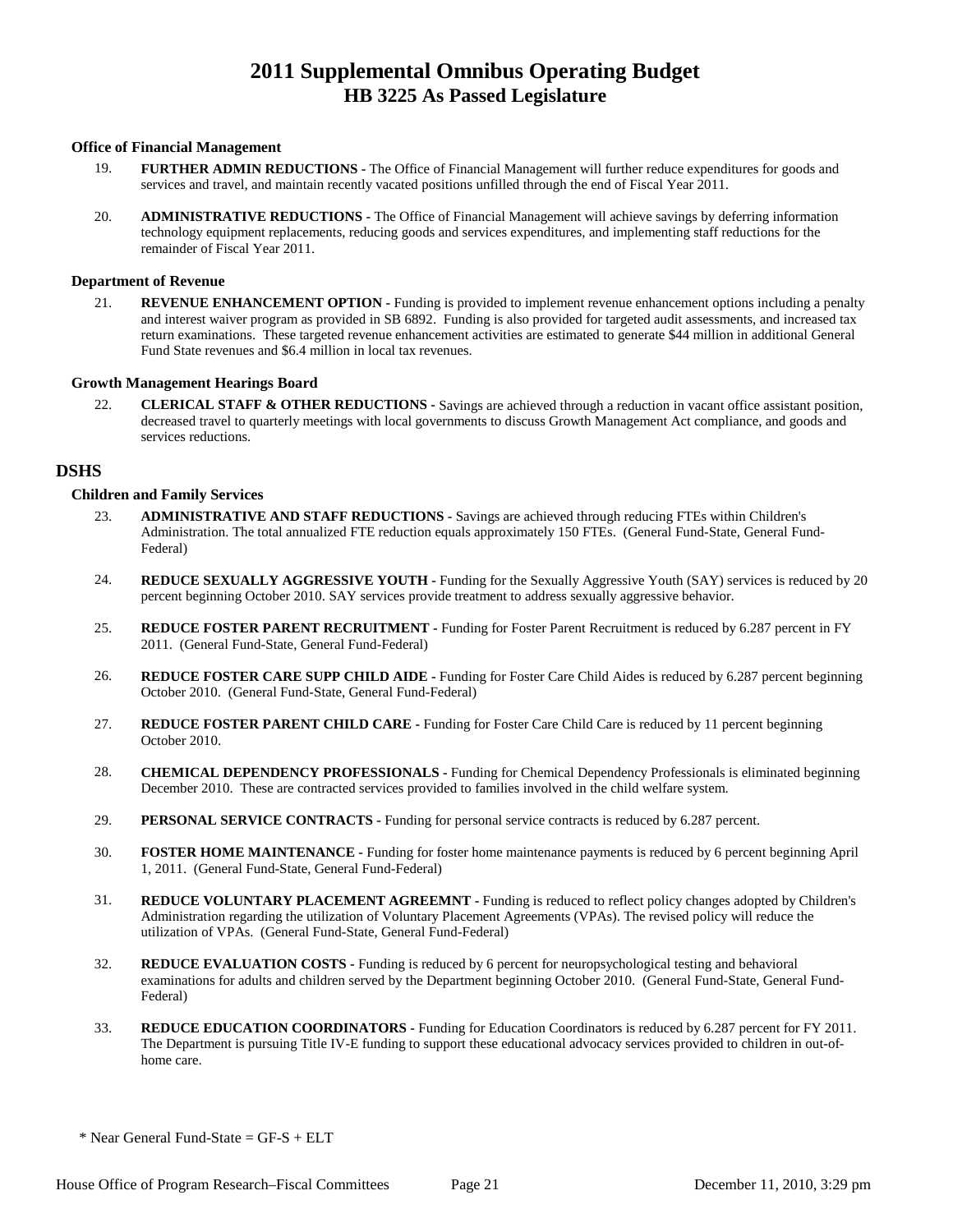- 34. **REDUCE ANCILLARY AND CHILD SERVICES** Funding is reduced by 18 percent for Ancillary and Child Services to reflect savings achieved through efficiencies. These funds are utilized for expenses for children and families involved with the child welfare system. (General Fund-State, General Fund-Federal)
- 35. **REDUCE PEDIATRIC INTERIM CARE** Funding is reduced by 6.287 percent in FY 2011 for the Pediatric Interim Care (PIC) Facility. PIC services are provided to medically fragile drug-impacted infants.
- 36. **INTENSIVE FC COMPREHENSIVE ASSMT** Funding is reduced by 6.287 percent for the Intensive Foster Care Program and the Comprehensive Assessment Program for FY 2011. These programs provide assessment to both families involved in Child Protective Services referrals and assessments for youth in out-of-home foster care. (General Fund-State, General Fund-Federal)
- 37. **REDUCE PERMANENCY FUNDING** Funding is reduced to reflect savings as a result of expediting adoptions for legally free children in their final home awaiting a home study. The average monthly cost for a child in adoption is less than the average cost for a child in a foster home setting. (General Fund-State, General Fund-Federal)
- 38. **REDUCE CONTINUUM OF CARE PROGRAM** Funding is reduced by 6.287 percent for the Continuum of Care program. These are prevention and intervention services provided in one region.
- 39. **REDUCE TRANSPORTATION** Funding is reduced by 25 percent for transportation related expenses beginning October 2010. Children's Administration will adopt policies and procedures to control expenditures.
- 40. **INCREASE SSI RECOVERIES** Funding is reduced to reflect increased Supplement Security Income (SSI) recoveries for children in out-of-home care that meet SSI eligibility.
- 41. **EXTEND TEMP LAYOFF TO ALL STAFF** Agency appropriations are reduced, resulting in temporary layoffs of additional employees in FY 11. These employees have not previously been required to participate in temporary layoffs ordered to meet operating expense reductions required by Chapter 32, Laws of 2010, 1st sp.s., Partial Veto (ESSB 6503) (General Fund-State, various other accounts.)
- 42. **EXTEND TEMP LAYOFF ADD 2 DAYS** Agency appropriations are reduced, resulting in two days of closure and the temporary layoff of certain employees in FY 11. These closures are independent of those required by Chapter 32, Laws of 2010, 1st sp.s., Partial Veto (ESSB 6503) (General Fund-State, various other accounts.)
- 43. **SECURE CRISIS RESIDENTIAL CENTER** Funding is reduced by 6.287 percent for Secure Crisis Residential Centers (SCRCs). SCRCs are secure facilities that provide temporary residential placement and reunification services to street youth or youth in conflict with their family. (Home Security Fund Account-State, General Fund-State)
- 44. **INTERVENTION SERVICES** Funding is reduced for the prevention related programs including: Family Preservation Services, Early Intervention Program, Crisis Family Intervention, Intensive Family Preservation Services, Evidence Based Programs, and Early Family Support Services. These programs focus on services that allow the child to safely remain at home and safely reunify after being in out-of-home care.
- 45. **CHILD WELFARE** Funding is reduced for implementation of Chapter 465, Laws of 2007 (child welfare). (General Fund-Federal, General Fund-State)
- 46. **SUPERVISED VISITS** Funding is reduced by 6.287 percent for supervised visits. (General Fund-State, General Fund-Federal)
- 47. **STREET YOUTH** Funding is reduced by 6.287 percent for the Street Youth Program which provides outreach services to homeless youth. (General Fund-State, Home Security Fund)
- 48. **REUNIFICATION PILOT** Funding is reduced by 6.287 percent for the reunification pilot project in Whatcom County.
- 49. **INCREASING ADOPTION** Funding is reduced for implementation of Chapter 235, Laws of 2009 (E2SHB 1961). This represents a 6.287 percent reduction to the FY 2011 funding level.
- 50. **IMPROVING PROMISING PRACTICE** Funding is reduced by 6.287 percent for implementation of the promising practice constellation hub models of foster care support.

 $*$  Near General Fund-State = GF-S + ELT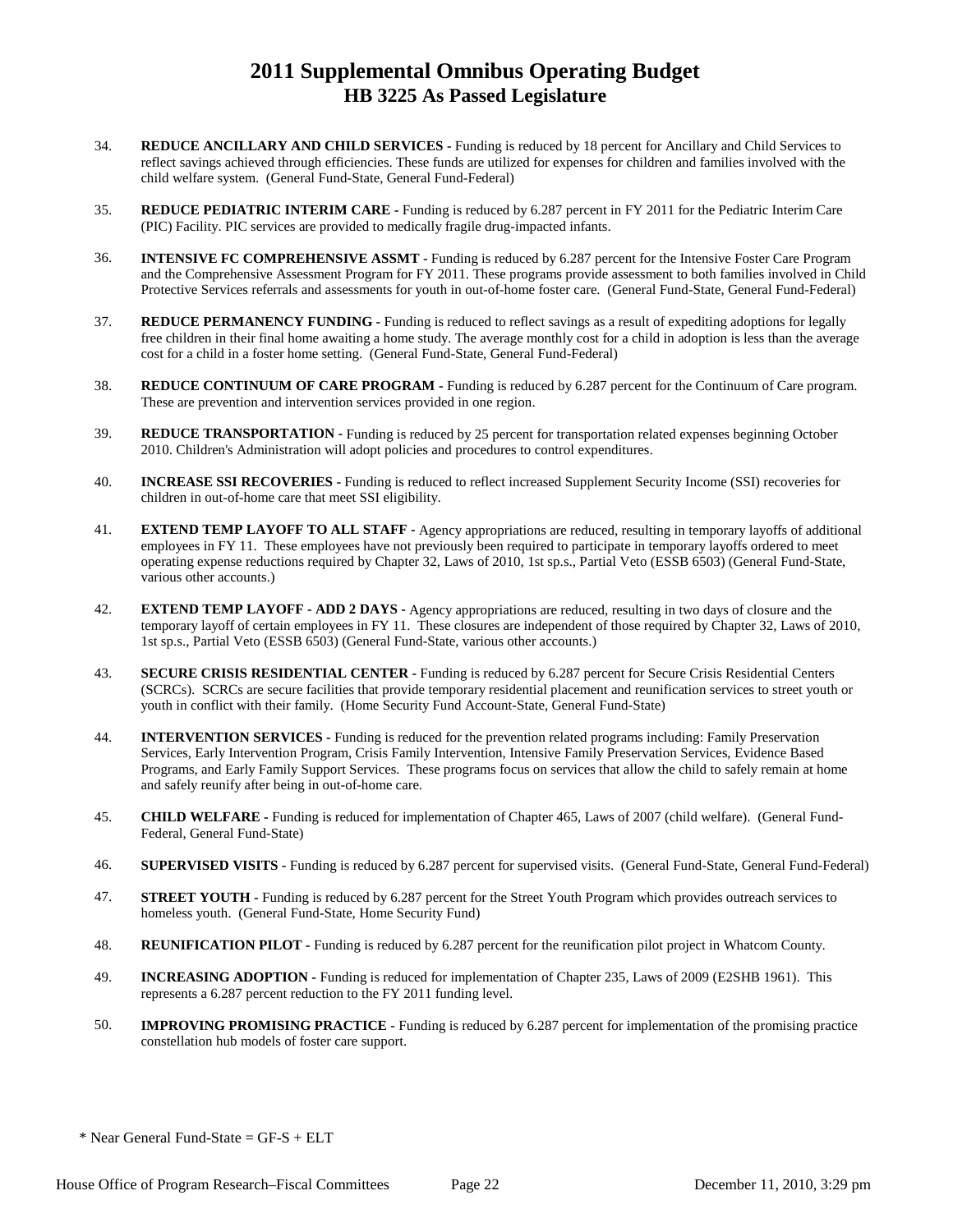- 51. **CHILDREN'S ADVOCACY** Funding for Child Advocacy Centers is reduced by 6.287 percent for FY 2011. Child Advocacy Centers work to coordinate investigation and intervention services by bringing together a multi-disciplinary team to create a child-focused approach to child abuse cases.
- 52. **CONFINEMENT ALTERNATIVE** Funding for the implementation of Chapter 224, Laws of 2010 (Confinement Alternatives) is reduced by 6.287 percent.
- 53. **MEDICAID TREATMENT CHILD CARE** Funding is reduced by 6.287 percent for Medicaid Treatment Child Care (MTCC) for FY 2011. MTCC provides intensive child development services to young children. (General Fund-State, General Fund-Federal)

#### **Juvenile Rehabilitation**

- 54. **EXTEND TEMP LAYOFF TO ALL STAFF** Agency appropriations are reduced, resulting in temporary layoffs of additional employees in FY 11. These employees have not previously been required to participate in temporary layoffs ordered to meet operating expense reductions required by Chapter 32, Laws of 2010, 1st sp.s., Partial Veto (ESSB 6503).
- 55. **EXTEND TEMP LAYOFF ADD 2 DAYS** Agency appropriations are reduced, resulting in two days of closure and the temporary layoff of certain employees in FY 11. These closures are independent of those required by Chapter 32, Laws of 2010, 1st sp.s., Partial Veto (ESSB 6503).

#### **Mental Health**

- 56. **EXTEND TEMP LAYOFF TO ALL STAFF** Agency appropriations are reduced, resulting in temporary layoffs of additional employees in FY 11. These employees have not previously been required to participate in temporary layoffs ordered to meet operating expense reductions required by Chapter 32, Laws of 2010, 1st sp.s., Partial Veto (ESSB 6503) (General Fund-State, various other accounts.)
- 57. **EXTEND TEMP LAYOFF ADD 2 DAYS** Agency appropriations are reduced, resulting in two days of closure and the temporary layoff of certain employees in FY 11. These closures are independent of those required by Chapter 32, Laws of 2010, 1st sp.s., Partial Veto (ESSB 6503) (General Fund-State, various other accounts.)

#### **Developmental Disabilities**

- 58. **EXTEND TEMP LAYOFF TO ALL STAFF** Agency appropriations are reduced, resulting in temporary layoffs of additional employees in FY 11. These employees have not previously been required to participate in temporary layoffs ordered to meet operating expense reductions required by Chapter 32, Laws of 2010, 1st sp.s., Partial Veto (ESSB 6503) (General Fund-State, various other accounts.)
- 59. **EXTEND TEMP LAYOFF ADD 2 DAYS** Agency appropriations are reduced, resulting in two days of closure and the temporary layoff of certain employees in FY 11. These closures are independent of those required by Chapter 32, Laws of 2010, 1st sp.s., Partial Veto (ESSB 6503) (General Fund-State, various other accounts.)

#### **Long-Term Care**

- 60. **ELIM ADULT NON-EMERGENT DENTAL** After December 31, 2010 the state Medicaid program will no longer pay for preventive or routine dental care for adults other than those with developmental disabilities. Emergency services will continue to be available for all adults, and the state will continue to provide financial support for the Dental Education in Care for the Disabled (DECOD) program at the University of Washington. (General Fund-State, General Fund-Federal)
- 61. **EXTEND TEMP LAYOFF TO ALL STAFF** Agency appropriations are reduced, resulting in temporary layoffs of additional employees in FY 11. These employees have not previously been required to participate in temporary layoffs ordered to meet operating expense reductions required by Chapter 32, Laws of 2010, 1st sp.s., Partial Veto (ESSB 6503) (General Fund-State, various other accounts.)
- 62. **EXTEND TEMP LAYOFF ADD 2 DAYS** Agency appropriations are reduced, resulting in two days of closure and the temporary layoff of certain employees in FY 11. These closures are independent of those required by Chapter 32, Laws of 2010, 1st sp.s., Partial Veto (ESSB 6503) (General Fund-State, various other accounts.)

 $*$  Near General Fund-State = GF-S + ELT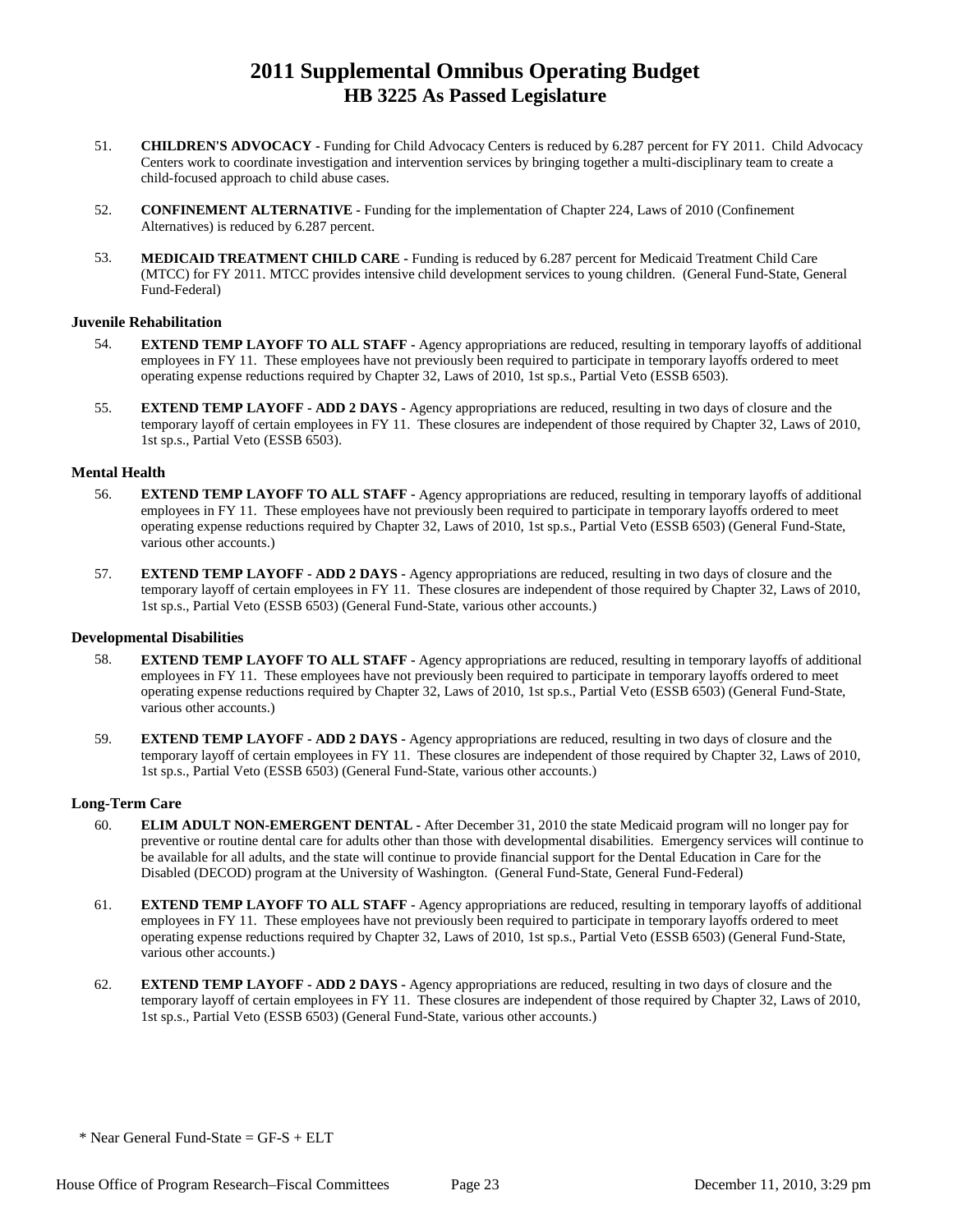#### **Economic Services Administration**

- 63. **CHILD SUPPORT PASS THROUGH** Savings are achieved through suspending the child support pass pursuant to SB 6893 (child support). Funding is included for 3 FTEs to implement necessary system changes and notification. (General Fund-State, General Fund-Federal)
- 64. **REDUCE CASH DIVERSION ASSISTANCE** Savings are achieved by reducing the maximum Diversion Cash Assistance (DCA) amount to \$1,000. DCA provides a one-time, in a 12-month period, payment to families that are eligible Temporary Assistance for Needy Families rather than providing an on-going monthly payment.
- 65. **REDUCE DISABILITY LIFELINE GRANT** Funding is reduced for the Disability Lifeline Program to reflect a 21 percent grant reduction beginning in January 2011.
- 66. **EXTEND TEMP LAYOFF TO ALL STAFF** Agency appropriations are reduced, resulting in temporary layoffs of additional employees in FY 11. These employees have not previously been required to participate in temporary layoffs ordered to meet operating expense reductions required by Chapter 32, Laws of 2010, 1st sp.s., Partial Veto (ESSB 6503) (General Fund-State, various other accounts.)
- 67. **EXTEND TEMP LAYOFF ADD 2 DAYS** Agency appropriations are reduced, resulting in two days of closure and the temporary layoff of certain employees in FY 11. These closures are independent of those required by Chapter 32, Laws of 2010, 1st sp.s., Partial Veto (ESSB 6503) (General Fund-State, various other accounts.)

#### **Alcohol and Substance Abuse**

68. **EXTEND TEMP LAYOFF - ADD 2 DAYS -** Agency appropriations are reduced, resulting in two days of closure and the temporary layoff of certain employees in FY 11. These closures are independent of those required by Chapter 32, Laws of 2010, 1st sp.s., Partial Veto (ESSB 6503) (General Fund-State, various other accounts.)

#### **Medical Assistance Payments**

- 69. **ELIM ADULT NON-EMERGENT DENTAL** After December 31, 2010 the state Medicaid program will no longer pay for preventive or routine dental care for adults other than those with developmental disabilities. Emergency services will continue to be available for all adults, and the state will continue to provide financial support for the Dental Education in Care for the Disabled (DECOD) program at the University of Washington. (General Fund-State, General Fund-Federal)
- 70. **FQHC REIMBURSEMENT METHOD CHNG** Effective January 2011, the department will reduce cost-based encounter payments to federally-qualified and rural health centers (FQHCs and RHCs) by reinstituting the federal prospective payment system that was replaced by an alternate payment methodology in 2009. (General Fund-State, General Fund-Federal)
- 71. **CHIPRA PERFORMANCE BONUS** Under the federal Children's Health Insurance Program Reauthorization Act (CHIPRA), states may receive annual performance bonuses for efforts to increase the number of children enrolled in state/federal medical and dental coverage. Washington received a \$7.9 million bonus in 2009. It is assumed that the bonus Washington State will receive in 2010 be \$10.1M greater than the 2009 award, for a total of \$18 million.

#### **Vocational Rehabilitation**

72. **EXTEND TEMP LAYOFF - ADD 2 DAYS -** Agency appropriations are reduced, resulting in two days of closure and the temporary layoff of certain employees in FY 11. These closures are independent of those required by Chapter 32, Laws of 2010, 1st sp.s., Partial Veto (ESSB 6503) (General Fund-State, various other accounts.)

#### **Administration and Supporting Services**

73. **EXTEND TEMP LAYOFF - ADD 2 DAYS -** Agency appropriations are reduced, resulting in two days of closure and the temporary layoff of certain employees in FY 11. These closures are independent of those required by Chapter 32, Laws of 2010, 1st sp.s., Partial Veto (ESSB 6503). (General Fund-State, various other accounts)

#### **Special Commitment Center**

74. **MCNEIL ISLAND OPERATIONS -** McNeil Island Corrections Center will close on April 1, 2011. The Department of Corrections currently funds the staff necessary for marine and island operations. The funding and staff necessary to continue these functions are transferred to the Department of Social and Health Services.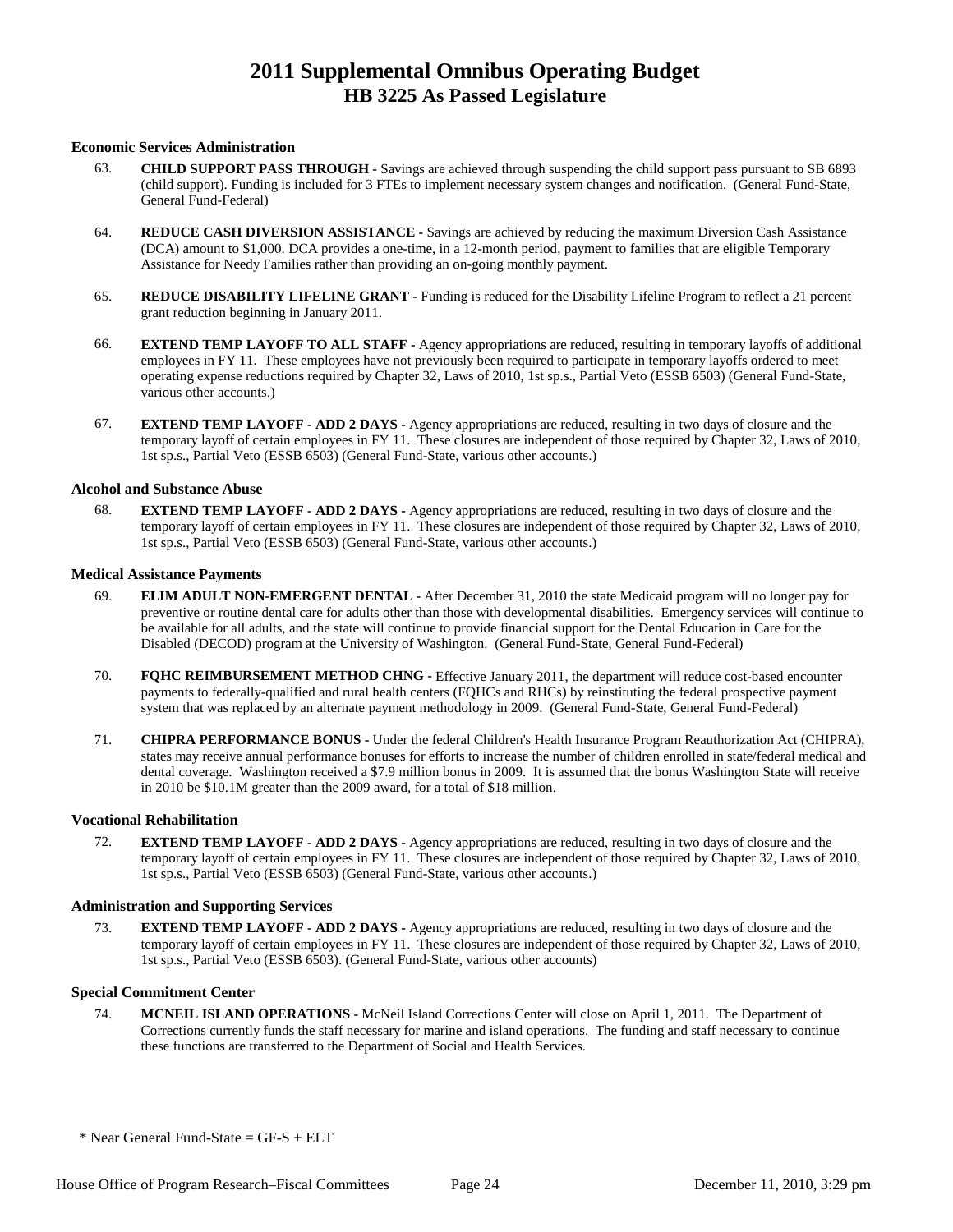- 75. **EXTEND TEMP LAYOFF TO ALL STAFF** Agency appropriations are reduced, resulting in temporary layoffs of additional employees in FY 11. These employees have not previously been required to participate in temporary layoffs ordered to meet operating expense reductions required by Chapter 32, Laws of 2010, 1st sp.s., Partial Veto (ESSB 6503) (General Fund-State, various other accounts.)
- 76. **EXTEND TEMP LAYOFF ADD 2 DAYS** Agency appropriations are reduced, resulting in two days of closure and the temporary layoff of certain employees in FY 11. These closures are independent of those required by Chapter 32, Laws of 2010, 1st sp.s., Partial Veto (ESSB 6503) (General Fund-State, various other accounts.)

#### **Other Human Services**

#### **Washington State Health Care Authority**

77. **BHP SAVINGS -** Enrollment in the Basic Health Plan (BHP) will stay closed through the end of FY 2011. As a result, subsidized enrollment is expected to decline to approximately 52,000 by June 2011, rather than increasing to 69,000 as previously budgeted.

#### **Department of Health**

78. **TOBACCO PROGRAM REDUCTIONS -** The Department of Health's funding for tobacco prevention activitites is reduced by a total of \$3.0 million. Tobacco-related contracts with local public health jurisdictions are reduced by \$2.1 million, and funding for tobacco-related public awareness campaigns is reduced by \$900,000. Funding is retained for activities related to reducing tobacco use among youth. (Tobacco Prevention and Control Account-State)

#### **Department of Corrections**

- 79. **OPEN LARCH CORRECTIONS ELKHORN UNIT** Funding is provided to open the Elkhorn Unit at Larch Corrections Center in order to increase system capacity needed as a result of closing the McNeil Island Corrections Center.
- 80. **ADMINISTRATIVE REDUCTION** Funding is reduced to reflect administrative staff reductions in Community Corrections, Health Services, the Office of the Secretary, and the Prisons Division.
- 81. **CHANGES AGENCY STAFFING STRUCTURE** Funding is reduced to reflect changes in agency staffing, including reductions to kitchen custody staff by 6.287 percent, recreation staff by one-half, the recruitment team, staff counselors, emergency response teams, and elimination of captains at stand alone minimum security facilities. Funding is also reduced to reflect savings from implementation of monthly scheduled lock-downs for offenders.
- 82. **CLOSE MCNEIL ISLAND** Funding is reduced to reflect closure of the McNeil Island Corrections Center on April 1, 2011.
- 83. **ADMINISTRATIVE EFFICIENCIES** Funding is reduced to reflect efficiencies in program spending, including health services contract reductions.
- 84. **ELIMINATE ON-THE-JOB TRAINING** Funding is reduced to reflect elimination of the on-the-job training program for correctional officers.
- 85. **DELAY NON-ESSENTIAL EQUIPMENT** Funding is reduced to reflect delays in purchases of non-essential medical, dental, optometry, and mental health equipment.
- 86. **EXPAND TEMPORARY LAYOFFS** Funding is reduced to reflect an expansion in the number of employees subject to temporary layoffs and the number of layoff days.
- 87. **HOLD POSITIONS VACANT FOR FY11** Funding is reduced to reflect savings from maintaining vacancies without endangering the public, staff, or offender safety.

 $*$  Near General Fund-State = GF-S + ELT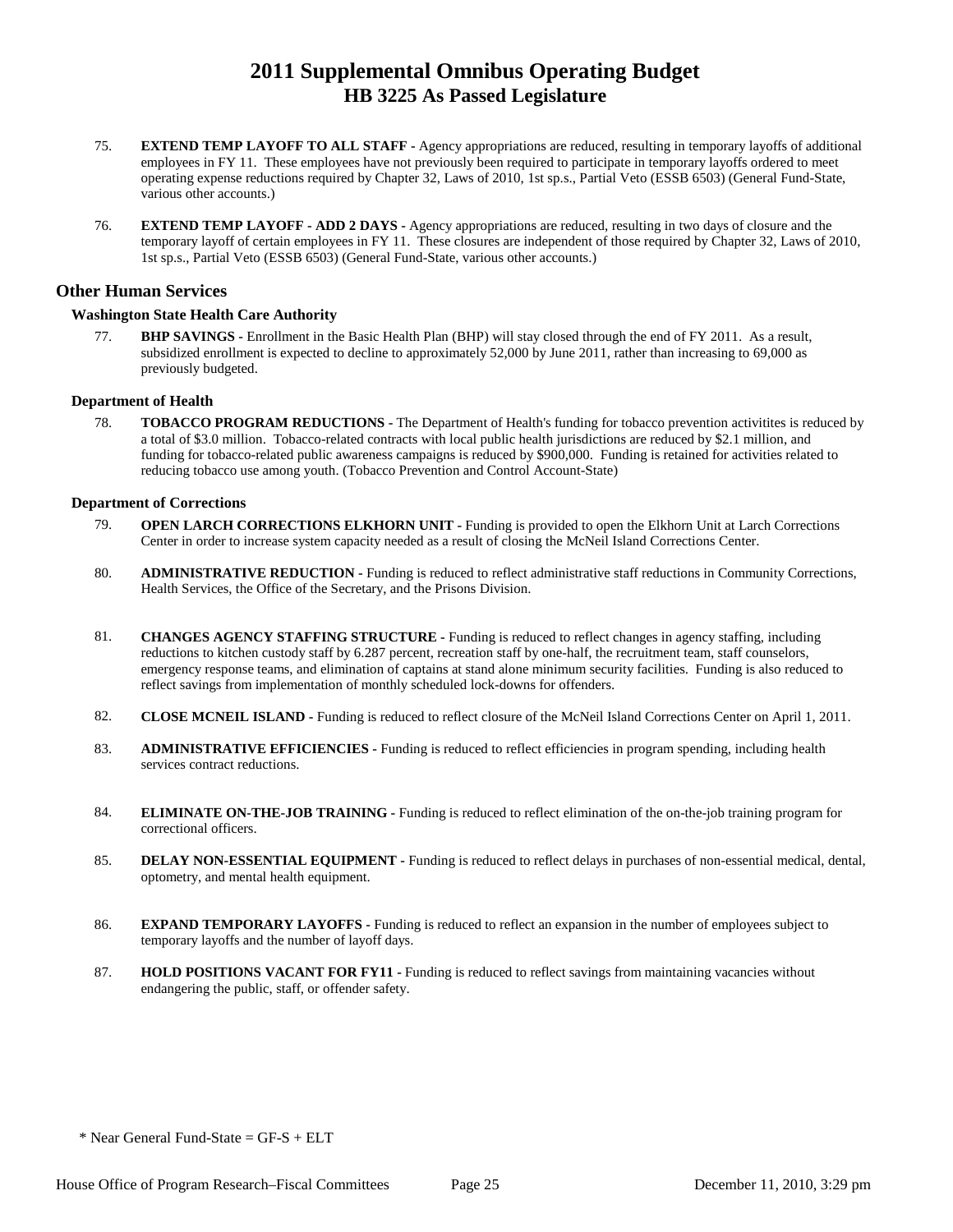- 88. **ACHIEVE PROGRAM UNDEREXPENDITURES** Funding is reduced to reflect savings that the Department has achieved in a number of programs due to underexpenditures. Savings include underexpenditures related to a delay in filling Drug Offender Sentencing Alternative beds, efficiencies in the housing voucher program, modifications in offender visitation policies, and the accelerated closure of a unit at McNeil Island.
- 89. **POSITION ELIMINATION -** Funding is reduced to reflect savings from elimination of positions throughout the agency.
- 90. **REDUCE ELECTRONIC HOME MONITORING** Funding is reduced to limit the use of Electronic Home Monitoring of offenders to sex offenders, extraordinary medical placements, Family Offender Sentencing Alternative offenders, and similar cases.
- 91. **REDUCE OFFENDER PROGRAMMING** Funding is reduced for chemical dependency and education contracts at all prisons. Funding is also reduced for the Therapeutic Community Program at Airway Heights Corrections Center and Stafford Creek Corrections Center.
- 92. **REDUCE CONTRACTED SERVICES** Funding is reduced for contracts for consultative and research services, sex offender treatment services, and medical services and procedures.
- 93. **REDUCE DOSA BED UTILIZATION -** Funding is reduced due to lower utilization of Drug Offender Sentencing Alternative beds. The number of funded Drug Offender Sentencing Alternative beds is reduced from 215 to 140.

#### **Natural Resources**

#### **Columbia River Gorge Commission**

94. **REDUCED PLANNING & POLICY -** Savings are achieved through a vacant land-use planner position and from an extended leave of absence in another position.

#### **Department of Ecology**

- 95. **WATER RESOURCES PROGRAM REDUCTION** Funding and FTE staff are reduced in the Water Resources Program. This will result in less work accomplished in the following activities: water rights adjudication, instream flow setting, dam safety, water rights processing, water law compliance, data and information, water use efficiency, and local watershed management technical assistance.
- 96. **SHORELANDS PROGRAM REDUCTION** Funding and FTE staff are reduced in the Shorelands and Environmental Assistance Program. This will result in fewer staff available to perform wetlands and watershed planning work. This item includes a \$500,000 reduction to new and existing watershed planning grants to local communities.
- 97. **AIR QUALITY PROGRAM REDUCTION** Funding and FTE staff are reduced in the Air Quality Program. This reduction will result in fewer staff available to work on reducing vehicle emissions, industrial permits, air quality analysis and improvement planning, and grant management.
- 98. **WATER QUALITY PROGRAM REDUCTION** Funding and FTE staff are reduced in the Water Quality Program. These reductions will delay work on water quality cleanup plans and reduce capacity to manage water quality grants and loans.
- 99. **ADMINISTRATION PROGRAM REDUCTION** Funding and FTE staff are reduced in the Administration and Support Program. This reduction will result in less capacity for federal grant reporting, cost recovery, accounts receivable, and updates to the Department's information technology system responsible for managing grants, contracts, and loans. In addition, less staff time will be devoted to climate change preparation and adaptation work.
- 100. **MONITORING PROGRAM REDUCTION** Funding and FTE staff are reduced in the Environmental Assessment Program. This will result in fewer staff devoted to measuring streamflows and monitoring the effectiveness of water cleanup plans.

 $*$  Near General Fund-State = GF-S + ELT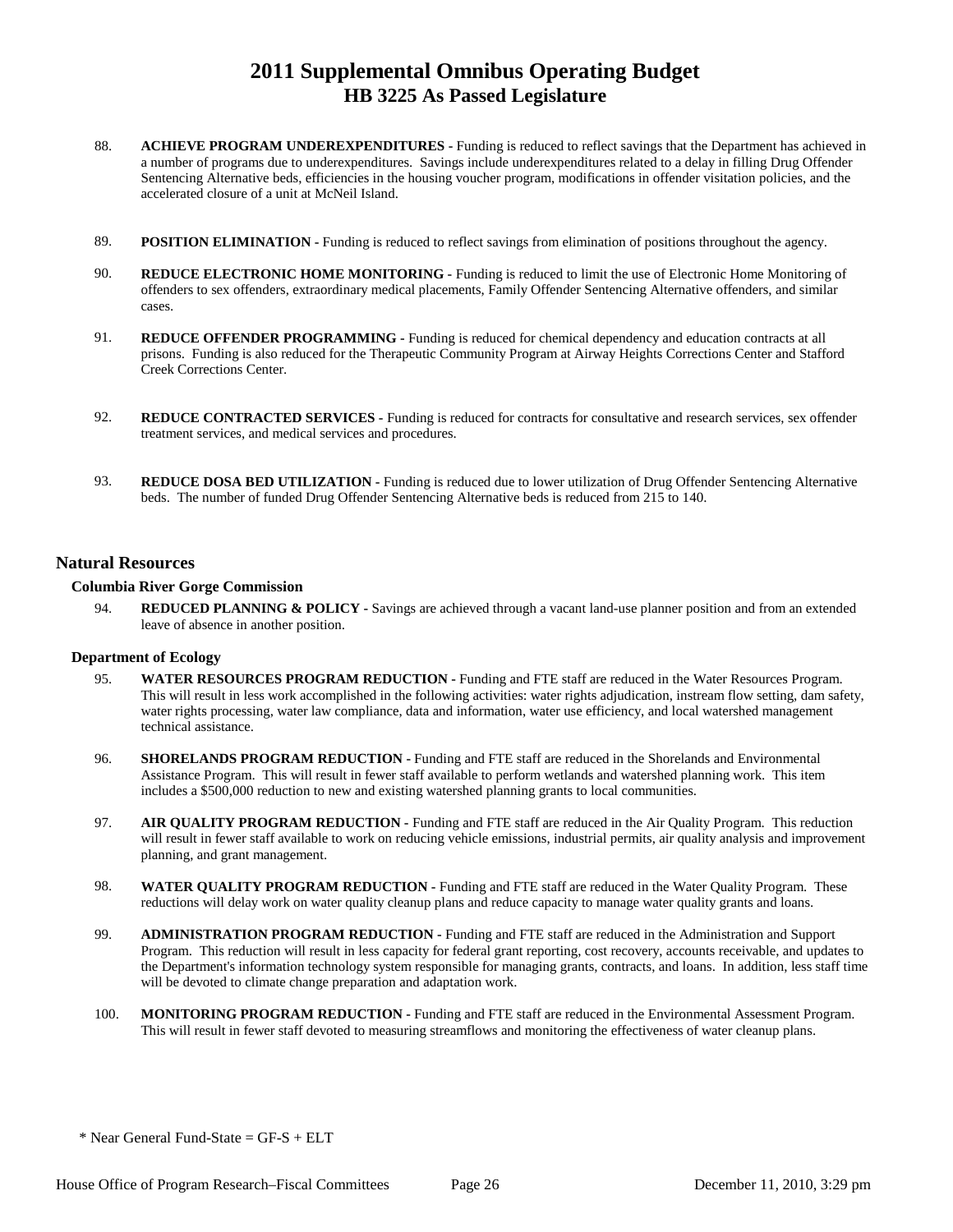101. **UTILIZE DEDICATED ACCOUNTS -** By shifting costs for a number of programs to other dedicated accounts with positive variances, and by reducing General Fund-State spending in other programs, General Fund-State expenditure authority is reduced. This reduction will impact the following programs: Administration, Air Quality, Hazardous Waste, Shorelands, Spills, Waste 2 Resources, and Water Quality.

#### **State Parks and Recreation Commission**

- 102. **REDUCE GF-S SUPPORT FOR PARK OPS** Savings are achieved through a reduction in General Fund-State support to the Northwest Avalanche Center by \$5,000 and to operation of the state park system by \$1,272,000 in FY 2011. Reductions will be offset by available fund balance in the Parks Recreation and Stewardship Account.
- 103. **ADMINISTRATIVE STAFF REDUCTION** The State Parks and Recreation Commission will reduce its General Fund-State expenditures through administrative staff vacancy savings.
- 104. **ADD TEMPORARY LAYOFF DAYS** The State Parks and Recreation Commission will take four agency-wide temporary layoff days in FY 2011 to reduce General Fund-State expenditures.

#### **Recreation and Conservation Funding Board**

- 105. **REDUCE BIODIVERSITY COUNCIL** Following the sunset of the Biodiversity Council on June 30, 2010, the Recreation and Conservation Office will reduce projects designed to transition the work of the council to other entities.
- 106. **REDIRECT SALMON RECOVERY FUNDS** In order to reduce General Fund-State expenses, the Recreation and Conservation Office will redirect existing General Fund-Federal spending authority from local grants to cover the General Fund-State expenditures of the Salmon Recovery Lead Entity Program. This shift will result in less available grant money for salmon recovery projects.
- 107. **REDUCE TRAVEL, GOODS AND SERVICES** The Recreation and Conservation Office's travel and goods and services budgets for staff, boards, and councils is reduced.
- 108. **REDUCE GOV SALMON RECOVERY OFFICE** Funding is reduced in the Governor's Salmon Recovery Office. The Office will print fewer copies of the State of the Salmon biennial report (\$25,000) and eliminate unused funds for an interagency agreement (\$30,000) with the Office of Financial Management that covers the salary of a salmon recovery policy advisor.

#### **Environmental Hearings Office**

109. **ADMIN LAW JUDGE & OTHER REDUCTIONS -** Funding and FTE staff are reduced to reflect vacancy savings as well as reduced spending on goods and services and travel expenses related to a decrease in an administrative law judge position authorized via legislation in the 2010 Session. Reductions in the Office's travel budget are achieved by shifting more hearings to the headquarters in Tumwater, or by telephone.

#### **State Conservation Commission**

- 110. **REDUCE CONSERVATION DIST SERVICES** Savings are achieved by maintaining two current staff vacancies that provide technical assistance and information technology support to conservation districts.
- 111. **REDUCE CONSERVATION DISTRICT GRANTS** The Conservation Commission will reduce funding allocations to conservation districts by 8 percent.

#### **Department of Fish and Wildlife**

- 112. **DEFER EQUIPMENT PURCHASES** Funding is reduced for the purchase of equipment and supplies for the remainder of the biennium.
- 113. **ELIMINATE AQUATIC EDU ACTIVITIES** Funding is eliminated for two aquatic education programs: Angler Education and Salmon in the Classroom.
- 114. **ADMINISTRATIVE REDUCTION** Savings are achieved through vacancy management in administration and enforcement, and an increased use of existing federal and private/local expenditure authority.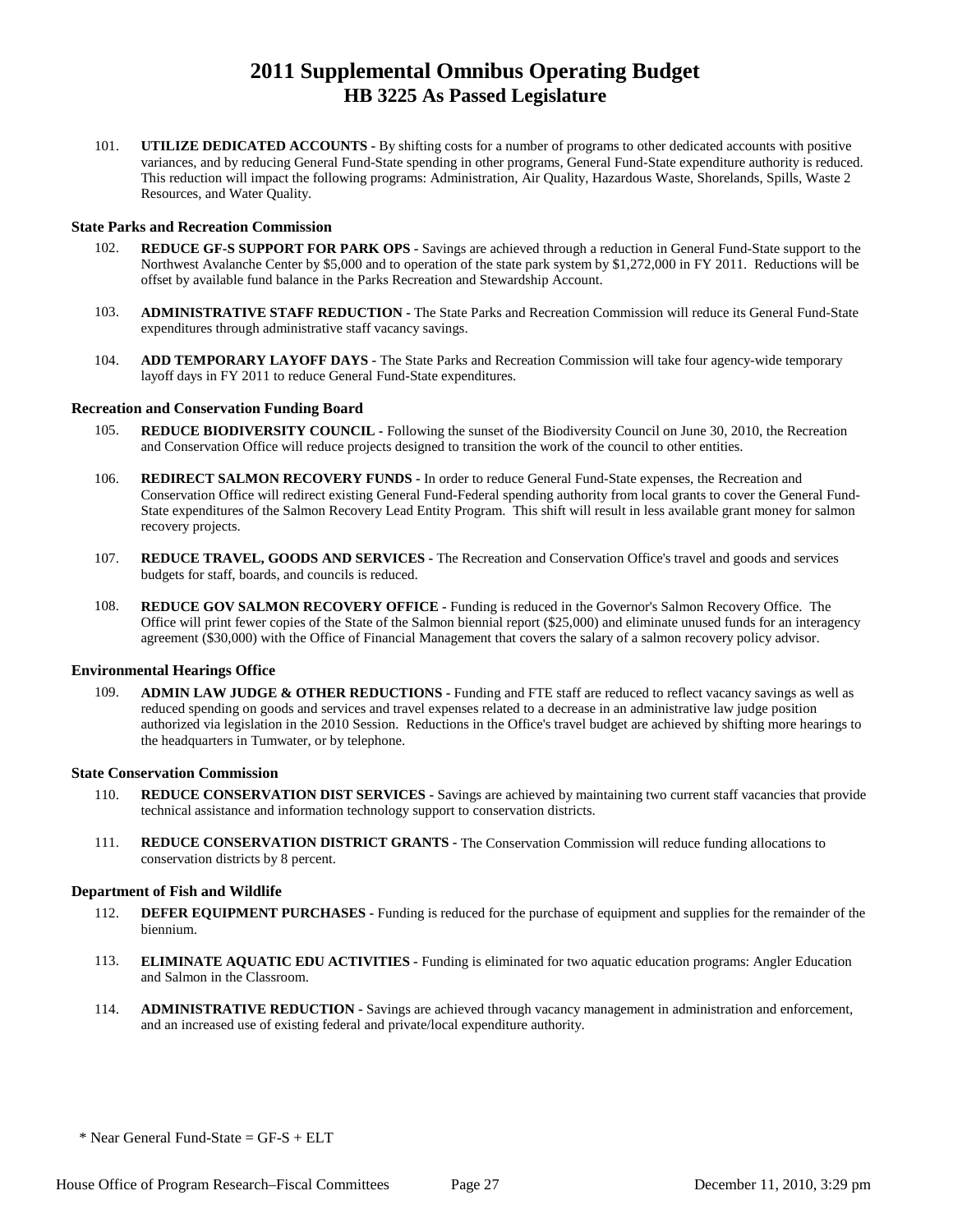#### **Puget Sound Partnership**

115. **REDUCE AGENCY COSTS & ACTIVITIES -** Funding for staff and activities related to the implementation of near term actions referenced by the Puget Sound Action Agenda are reduced.

#### **Department of Natural Resources**

- 116. **REDUCE ADMINISTRATIVE COSTS** Savings are achieved through the management of staff vacancies and a reduction in administrative expenditures.
- 117. **GOODS AND SERVICES SAVINGS** Savings are achieved through a reduction in central service charges and interagency payments.
- 118. **NON-EMERGENCY EQUIPMENT DEFERRALS** Savings are achieved by deferring the purchase of non-emergency equipment and regional staff vehicles for the remainder of FY 2011.

#### **Department of Agriculture**

- 119. **ADMINISTRATIVE REDUCTION** Administrative savings are achieved through vacancy management and the use of positive variances in dedicated fund sources to support Department programs.
- 120. **SUSPEND KNOTWEED GRANTS** Funding is reduced for knotweed eradication and control work.
- 121. **SUSPEND WEIGHTS AND MEASURES** Savings are achieved through the suspension of inspections related to price verification, packaging net contents, and the labeling of products. Responses to consumer complaints related to sales of firewood, mislabeling of packaged goods, and enforcement of antifreeze requirements are also suspended.

#### **Public Schools**

#### **OSPI & Statewide Programs**

- 122. **REDUCE OSPI STATE OFFICE STAFFING** The Office of the Superintendent of Public Instruction (OSPI) operating budget is reduced by 6.287 percent for FY 2011.
- 123. **FINANCE REFORM UNDERSPENDS** OSPI's administrative budget contains funding to research, develop, and to implement a new K 12 funding system. The budget reduction reflects anticipated under expenditures in this area.
- 124. **ELIMINATE OSPI SKILLS CTR DIRECTOR** Funding for the position of Skills Center Director is eliminated, effective March 1, 2011.
- 125. **COLLEGE BOUND OUTREACH** OSPI contracts for outreach services to inform students of the College Bound Scholarship. The budget eliminates the remaining funding for Fiscal Year 2011, a reduction of 50 percent.
- 126. **ELIMINATE PROJECT CITIZEN** OSPI provides funding for Project Citizen, a program presented by the National Conference of State Legislatures and the Center for Civic Education to promote participation in government by middle school students. The budget assumes elimination of remaining funding for Fiscal Year 2011, a reduction of 50 percent.
- 127. **REDUCE HB 3026 STAFFING** Agency staffing was increased in the 2010 Supplemental Budget for added activities of monitoring, training, and school-district compliance reviews with civil rights laws associated with Chapter 240, Laws of 2010 regarding Civil Rights Enforcement. This funding is eliminated, effective March 1, 2011.
- 128. **ELIMINATE PLAN FOR EARLY LEARNING OSPI's administrative budget includes funding for Early Learning Plan** legislation that directed OSPI and the Department of Early Learning to convene a technical working group and develop a comprehensive plan for a voluntary program of early learning. The Office of Financial Management did not approve the exemption request associated with this item and the budget reduction reflects anticipated under expenditures by OSPI.
- 129. **PESB REDUCTION** The Professional Educator Standards Board (PESB) operations budget is reduced by 6.287 percent for Fiscal Year 2011.

 $*$  Near General Fund-State = GF-S + ELT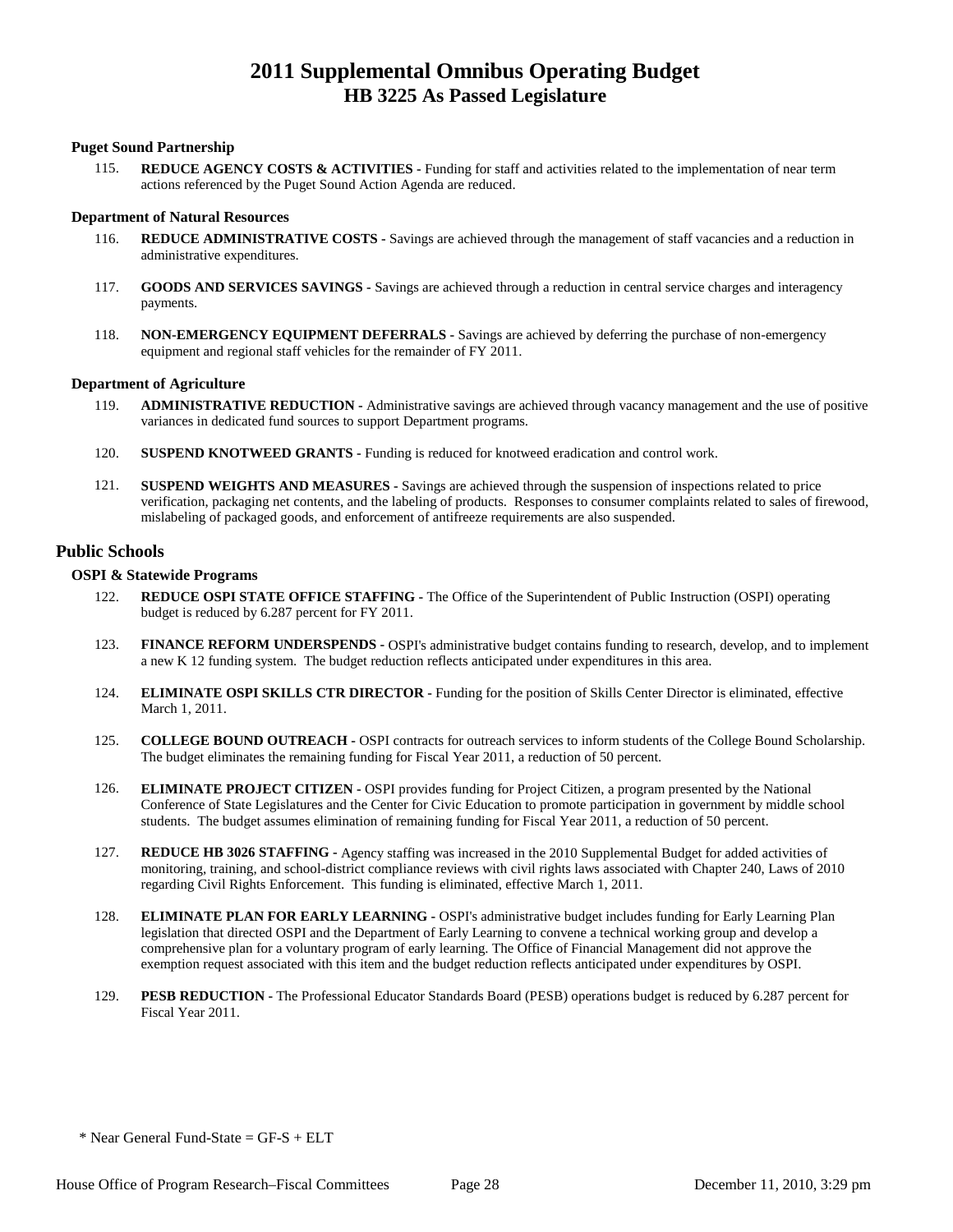- 130. **PRO CERT REDUCTION** Funding for the administration of the state's Professional Certification program is reduced by 6.287 percent for Fiscal Year 2011.
- 131. **TEACHER RECRUITING REDUCTION** Funding for various programs that support attainment of teacher certification or specialized endorsement is reduced by 6.287 percent for Fiscal Year 2011. The programs included are: Recruiting of Diverse Teachers; Alternative Certification Routes, which are teacher training programs that serve as alternatives to traditional teacher preparation programs; the Para Educator Pipeline program, which provides support for para educators earning their teacher certifications; and the Re-Tooling to Teach Math program, which assists current teachers returning to school to earn a math endorsement.
- 132. **ACHIEVEMENT GAP CMTE REDUCTION** Funding to support the work of the Achievement Gap Committee is reduced by 6.287 percent in Fiscal Year 2011.
- 133. **STATE BOARD OF EDUCATION REDUCTION** The State Board of Education's operating budget is reduced by 6.287 percent for Fiscal Year 2011.
- 134. **REDUCE TRAINING (NON-VIOLENCE)** OSPI funding for non violence leadership training is reduced by 6.287 percent for Fiscal Year 2011.
- 135. **NURSING CORPS REDUCTION** OSPI provides funding for nurses stationed at Educational Service Districts to travel to schools to provide staff training and direct care to students. Fiscal Year 2011 program funding is reduced by 6.287 percent.
- 136. **SAFETY CENTER REDUCTION** OSPI's Safety Center reviews and approves district safety plans, serves as a resource for schools and district when incidents occur, and provides additional technical assistance to districts. Fiscal Year 2011 program funding is reduced by 6.287 percent.
- 137. **SCHOOL SAFETY TRAINING REDUCTION** OSPI contracts with the state's Criminal Justice Training Commission to provide safety training for school district personnel. Fiscal Year 2011 program funding is reduced by 6.287 percent.
- 138. **K-20 NETWORK REDUCTION** OSPI's administrative budget includes funding for the K 12 portion of the K 20 network that provides internet, data processing, and video conferencing capacity to school districts and state offices. Fiscal Year 2011 program funding is reduced by 6.287 percent.
- 139. **REDUCE NAVIGATION 101** Navigation 101 provides implementation grants to districts for guidance and career counseling programs in secondary schools. The budget is reduced by 6.287 percent in Fiscal Year 2011.
- 140. **ELIMINATE SUPP OF CTE ORGANIZATIONS** OSPI provides financial support to assist student Career and Technical Education (CTE) organizations. The budget assumes elimination of the remaining funding for Fiscal Year 2011, a reduction of 50 percent.
- 141. **ELIMINATE SPECIAL SERVICES PILOTS** Seven districts participate in the Special Services Pilot Program. The program emphasizes early intervention activities towards the goal of reducing the number of children identified for special education services. The program, by statute, is to end during the 2010-11 school year. The budget assumes the program is ended effective March 1, 2011.
- 142. **ELIMINATE BUILDING BRIDGES STAFFING** OSPI staffing for the implementation of a comprehensive dropout prevention, intervention, and retrieval program is eliminated, effective March 1, 2011.
- 143. **ELIMINATE DYSLEXIA PILOT PROGRAM** The Dyslexia Pilot Program provides regional training (through the Educational Service Districts) for classroom teachers and reading specialists to improve reading skills of students diagnosed with dyslexia. The budget assumes elimination of remaining funding for Fiscal Year 2011, a reduction of 50 percent.
- 144. **SUSPEND PRE-APPRENTICESHIP GRANTS** Running Start for the Trades, or Pre Apprenticeship Grants, offer incentive awards of up to \$10,000 to districts to develop pre apprenticeship trade and craft programs and recruit students into the programs. The budget assumes suspension of remaining funding for Fiscal Year 2011, a reduction of 50 percent.

 $*$  Near General Fund-State = GF-S + ELT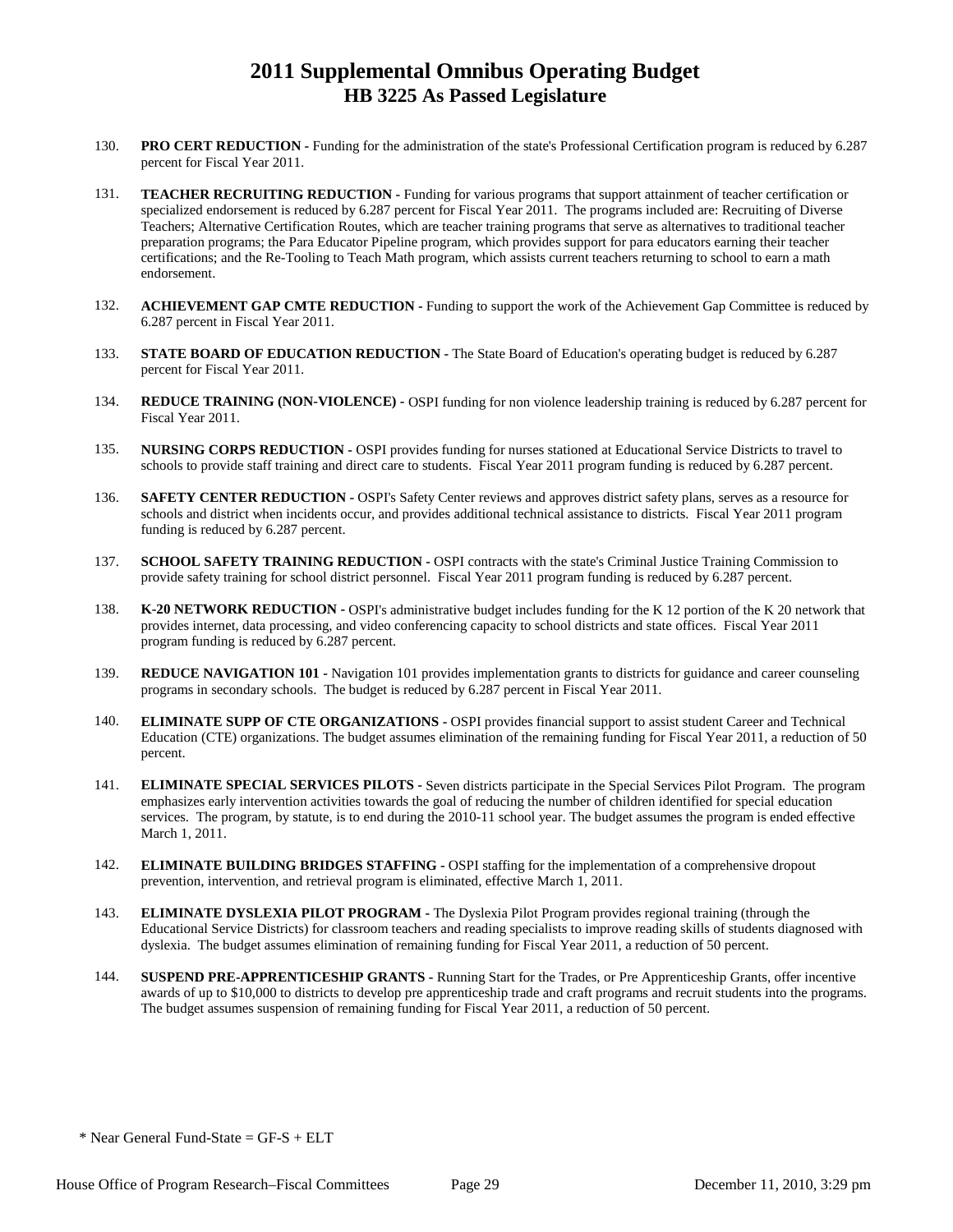- 145. **TEACHING AS A PROFESSION PILOT** OSPI contracts with the Latino/a Educational Achievement Project (LEAP) to identify and mentor bilingual students to become interested in the teaching profession. The budget reduction reflects anticipated under expenditures by OSPI in this area.
- 146. **ELIMINATE JOBS FOR AMERICA PROGRAM** Jobs for America's Graduates is a dropout prevention program at OSPI, started in Fiscal Year 2011. Funding for program staff is eliminated, effective March 1, 2011.

#### **General Apportionment**

- 147. **EDUCATION JOBS FEDERAL GRANT** The FY 2011 supplemental budget incorporates funding from the Education Jobs Federal Grant as part of the general apportionment payment to school districts for the 2010-11 school year.
- 148. **ELIMINATE K-4 CLASS SIZE REDUCTION** Funding for class size reduction in grades K-4 is discontinued as of February, 2011 and for the remainder of the 2010-11 school year. The adjusted ratio of certificated instructional staff person to full-time equivalent students is now 49 per 1,000 for grades K-3 and 46 per 1,000 for grade 4. This is reduced from the 2010-11 ratios provided in the 2010 enacted supplemental budget, which were 53.2 per 1,000 for grades K-3 and 47.43 per 1,000 for grade 4. These enhancements have previously been provided outside the program of basic education.

#### **Education Reform**

- 149. **SUSPEND DEVELOPMENT DIAG. ASSESSMEN** Funding for the development of diagnostic assessments is suspended for the remaining funding appropriated during the 2009 11 biennium. (Education Legacy Account State)
- 150. **ASSESSMENT FISCAL YEAR 2011 SAVINGS** Funding for the OSPI assessment system is reduced through the use of one time federal funds to off-set state general fund costs, a reduction in assessment program staff, and a reduction to the rate paid to districts for collection of evidence submissions. (General Fund State, General Fund Federal)
- 151. **ELIMINATE B.E.S.T. PROGRAM** The Beginning Educator Support Team (B.E.S.T) program provides early career educators with mentorship and support. The budget assumes elimination of remaining funding for Fiscal Year 2011, a reduction of 50 percent.
- 152. **ELIM. SUPT./PRINCIPAL INTERNSHIPS** Funding for internships for principals, superintendents, and program administrators completing certification programs is eliminated for the remainder of Fiscal Year 2011, a reduction of 50 percent.
- 153. **ELIM. STAFF FOR MID/HI APPLIED MATH** OSPI currently staffs coordination and promotion of integrated science, technology, engineering, and math programs. Funding for staffing is eliminated effective March 1, 2011.
- 154. **REDUCE LASER/PACIFIC SCIENCE CENTER** The Leadership and Assistance for Science Education Reform (LASER) program is a statewide project to implement hands on science curriculum through regional school district alliances. Funding for this program is reduced by 50 percent.
- 155. **ELIMINATE LEADERSHIP ACADEMY** The Leadership Academy supports professional development and training for school administrators. The budget assumes elimination of remaining funding for Fiscal Year 2011, a reduction of 50 percent.
- 156. **ELIMINATE FOCUSED ASSISTANCE** The Focused Assistance Program provides technical assistance to schools and school districts struggling to meet adequate yearly progress benchmarks established by the federal government. The budget assumes elimination of remaining funding for Fiscal Year 2011, a reduction of 50 percent.
- 157. **ELIMINATE CISL** The Center for the Improvement of Student Learning (CISL) provides outreach to districts and communities to improve student outcomes, by serving as a clearinghouse for best practices and identifying strategies for closing the achievement gap. The budget assumes elimination of funding for program staff, effective March 1, 2011.
- 158. **ELIMINATE STEM LIGHTHOUSES** The Science, Technology, Engineering, and Math (STEM) Lighthouses are three best practice, or "lighthouse" districts that provide technical assistance to help replicate best practices in other districts. The budget assumes elimination of remaining funding for Fiscal Year 2011, a reduction of 50 percent.

 $*$  Near General Fund-State = GF-S + ELT